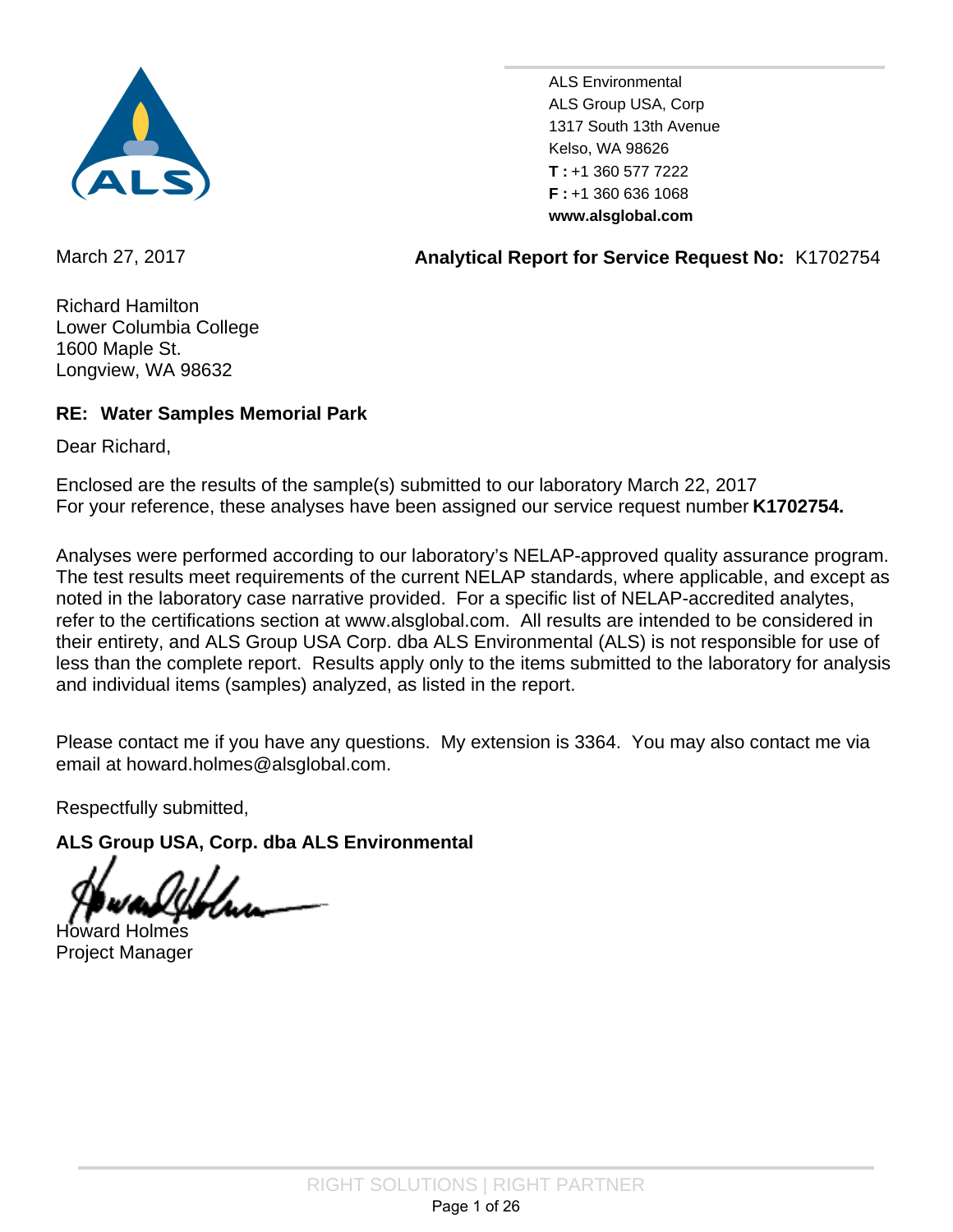

**www.alsglobal.com** ALS Environmental **F :** +1 360 636 1068 **T :** +1 360 577 7222 Kelso, WA 98626 1317 South 13th Avenue ALS Group USA, Corp

## **Table of Contents**

[Acronyms](#page-2-0) **[Qualifiers](#page-3-0)** [State Certifications, Accreditations, And Licenses](#page-4-0) [Chain of Custody](#page-5-0) [Metals](#page-8-0)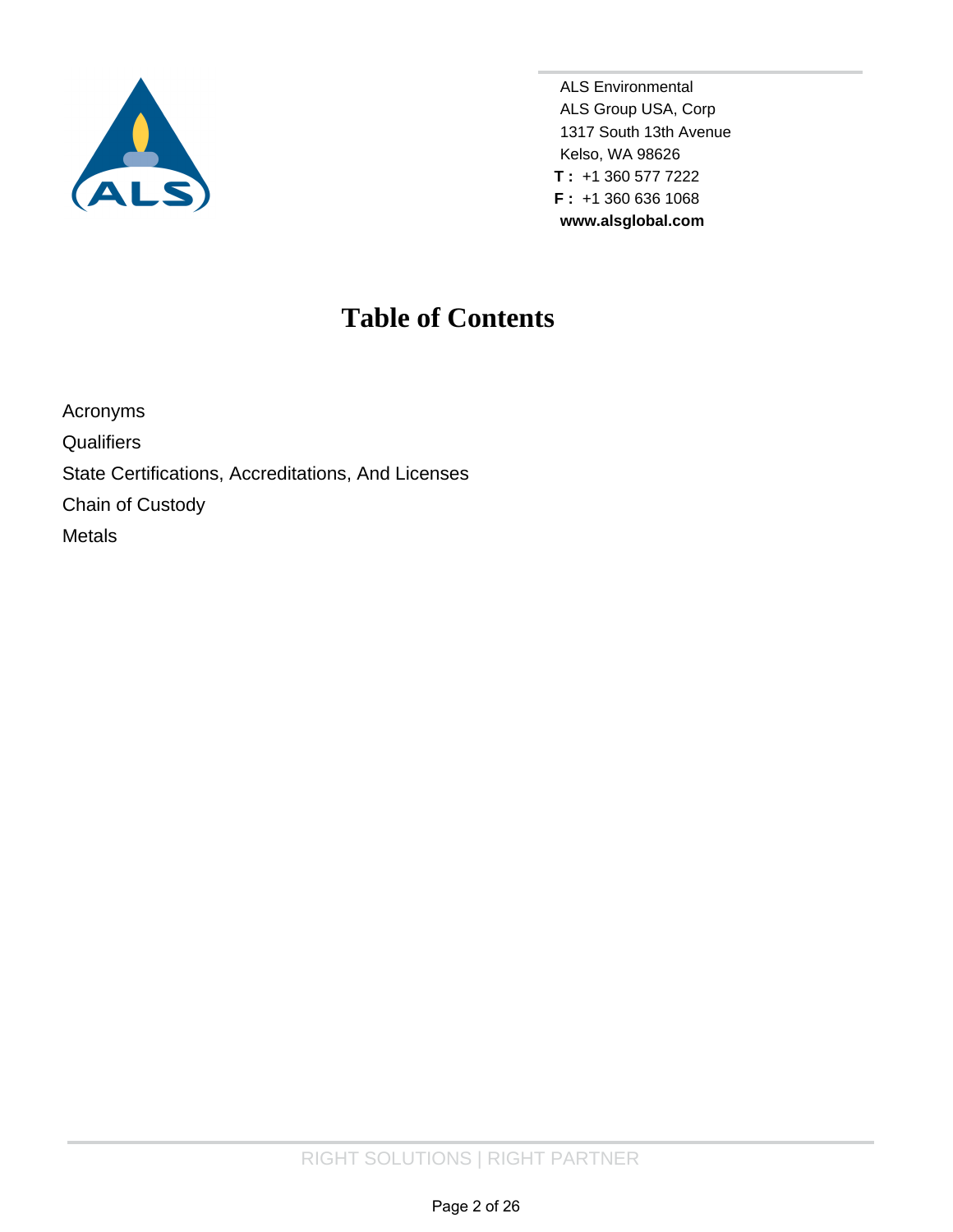## **Acronyms**

<span id="page-2-0"></span>

| <b>ASTM</b>       | American Society for Testing and Materials                                                                                                               |
|-------------------|----------------------------------------------------------------------------------------------------------------------------------------------------------|
| A <sub>2</sub> LA | American Association for Laboratory Accreditation                                                                                                        |
| <b>CARB</b>       | California Air Resources Board                                                                                                                           |
| <b>CAS Number</b> | Chemical Abstract Service registry Number                                                                                                                |
| <b>CFC</b>        | Chlorofluorocarbon                                                                                                                                       |
| <b>CFU</b>        | Colony-Forming Unit                                                                                                                                      |
| <b>DEC</b>        | Department of Environmental Conservation                                                                                                                 |
| <b>DEQ</b>        | Department of Environmental Quality                                                                                                                      |
| <b>DHS</b>        | Department of Health Services                                                                                                                            |
| <b>DOE</b>        | Department of Ecology                                                                                                                                    |
| <b>DOH</b>        | Department of Health                                                                                                                                     |
| <b>EPA</b>        | U. S. Environmental Protection Agency                                                                                                                    |
| <b>ELAP</b>       | <b>Environmental Laboratory Accreditation Program</b>                                                                                                    |
| GC                | Gas Chromatography                                                                                                                                       |
| GC/MS             | Gas Chromatography/Mass Spectrometry                                                                                                                     |
| <b>LOD</b>        | Limit of Detection                                                                                                                                       |
| LOQ               | Limit of Quantitation                                                                                                                                    |
| <b>LUFT</b>       | Leaking Underground Fuel Tank                                                                                                                            |
| M<br><b>MCL</b>   | Modified<br>Maximum Contaminant Level is the highest permissible concentration of a substance<br>allowed in drinking water as established by the USEPA.  |
| <b>MDL</b>        | <b>Method Detection Limit</b>                                                                                                                            |
| <b>MPN</b>        | <b>Most Probable Number</b>                                                                                                                              |
| <b>MRL</b>        | Method Reporting Limit                                                                                                                                   |
| <b>NA</b>         | Not Applicable                                                                                                                                           |
| NC                | Not Calculated                                                                                                                                           |
| <b>NCASI</b>      | National Council of the Paper Industry for Air and Stream Improvement                                                                                    |
| ND                | Not Detected                                                                                                                                             |
| <b>NIOSH</b>      | National Institute for Occupational Safety and Health                                                                                                    |
| PQL               | <b>Practical Quantitation Limit</b>                                                                                                                      |
| <b>RCRA</b>       | Resource Conservation and Recovery Act                                                                                                                   |
| <b>SIM</b>        | Selected Ion Monitoring                                                                                                                                  |
| <b>TPH</b><br>tr  | <b>Total Petroleum Hydrocarbons</b><br>Trace level is the concentration of an analyte that is less than the PQL but greater than or<br>equal to the MDL. |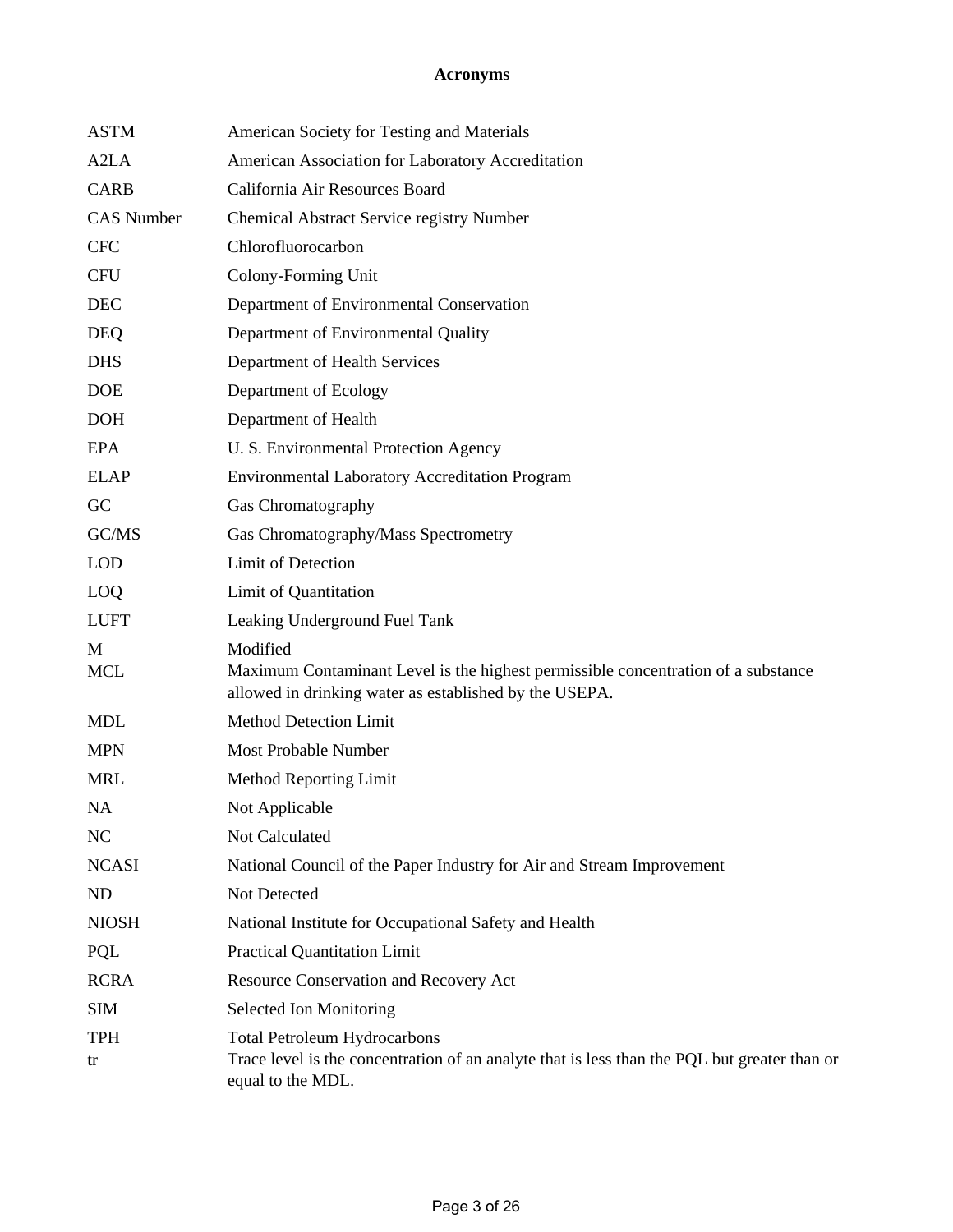#### **Inorganic Data Qualifiers**

- <span id="page-3-0"></span>**\*** The result is an outlier. See case narrative.
- **#** The control limit criteria is not applicable. See case narrative.
- B The analyte was found in the associated method blank at a level that is significant relative to the sample result as defined by the DOD or NELAC standards.
- E The result is an estimate amount because the value exceeded the instrument calibration range.
- J The result is an estimated value.
- U The analyte was analyzed for, but was not detected ("Non-detect") at or above the MRL/MDL. *DOD-QSM 4.2 definition* : Analyte was not detected and is reported as less than the LOD or as defined by the project. The detection limit is adjusted for dilution.
- i The MRL/MDL or LOQ/LOD is elevated due to a matrix interference.
- X See case narrative.
- Q See case narrative. One or more quality control criteria was outside the limits.
- H The holding time for this test is immediately following sample collection. The samples were analyzed as soon as possible after receipt by the laboratory.

#### **Metals Data Qualifiers**

- **#** The control limit criteria is not applicable. See case narrative.
- J The result is an estimated value.
- E The percent difference for the serial dilution was greater than 10%, indicating a possible matrix interference in the sample.
- M The duplicate injection precision was not met.
- N The Matrix Spike sample recovery is not within control limits. See case narrative.
- S The reported value was determined by the Method of Standard Additions (MSA).
- U The analyte was analyzed for, but was not detected ("Non-detect") at or above the MRL/MDL.
- *DOD-QSM 4.2 definition* : Analyte was not detected and is reported as less than the LOD or as defined by the project. The detection limit is adjusted for dilution.
- W The post-digestion spike for furnace AA analysis is out of control limits, while sample absorbance is less than 50% of spike absorbance.
- i The MRL/MDL or LOQ/LOD is elevated due to a matrix interference.
- X See case narrative.
- + The correlation coefficient for the MSA is less than 0.995.
- Q See case narrative. One or more quality control criteria was outside the limits.

#### **Organic Data Qualifiers**

- **\*** The result is an outlier. See case narrative.
- **#** The control limit criteria is not applicable. See case narrative.
- A A tentatively identified compound, a suspected aldol-condensation product.
- B The analyte was found in the associated method blank at a level that is significant relative to the sample result as defined by the DOD or NELAC standards.
- C The analyte was qualitatively confirmed using GC/MS techniques, pattern recognition, or by comparing to historical data.
- D The reported result is from a dilution.
- E The result is an estimated value.
- J The result is an estimated value.
- N The result is presumptive. The analyte was tentatively identified, but a confirmation analysis was not performed.
- P The GC or HPLC confirmation criteria was exceeded. The relative percent difference is greater than 40% between the two analytical results.
- U The analyte was analyzed for, but was not detected ("Non-detect") at or above the MRL/MDL. *DOD-QSM 4.2 definition* : Analyte was not detected and is reported as less than the LOD or as defined by the project. The detection limit is adjusted for dilution.
- i The MRL/MDL or LOQ/LOD is elevated due to a chromatographic interference.
- X See case narrative.
- Q See case narrative. One or more quality control criteria was outside the limits.

#### **Additional Petroleum Hydrocarbon Specific Qualifiers**

- F The chromatographic fingerprint of the sample matches the elution pattern of the calibration standard.
- L The chromatographic fingerprint of the sample resembles a petroleum product, but the elution pattern indicates the presence of a greater amount of lighter molecular weight constituents than the calibration standard.
- H The chromatographic fingerprint of the sample resembles a petroleum product, but the elution pattern indicates the presence of a greater amount of heavier molecular weight constituents than the calibration standard.
- O The chromatographic fingerprint of the sample resembles an oil, but does not match the calibration standard.
- Y The chromatographic fingerprint of the sample resembles a petroleum product eluting in approximately the correct carbon range, but the elution pattern does not match the calibration standard.
- Z The chromatographic fingerprint does not resemble a petroleum product.

#### Page 4 of 26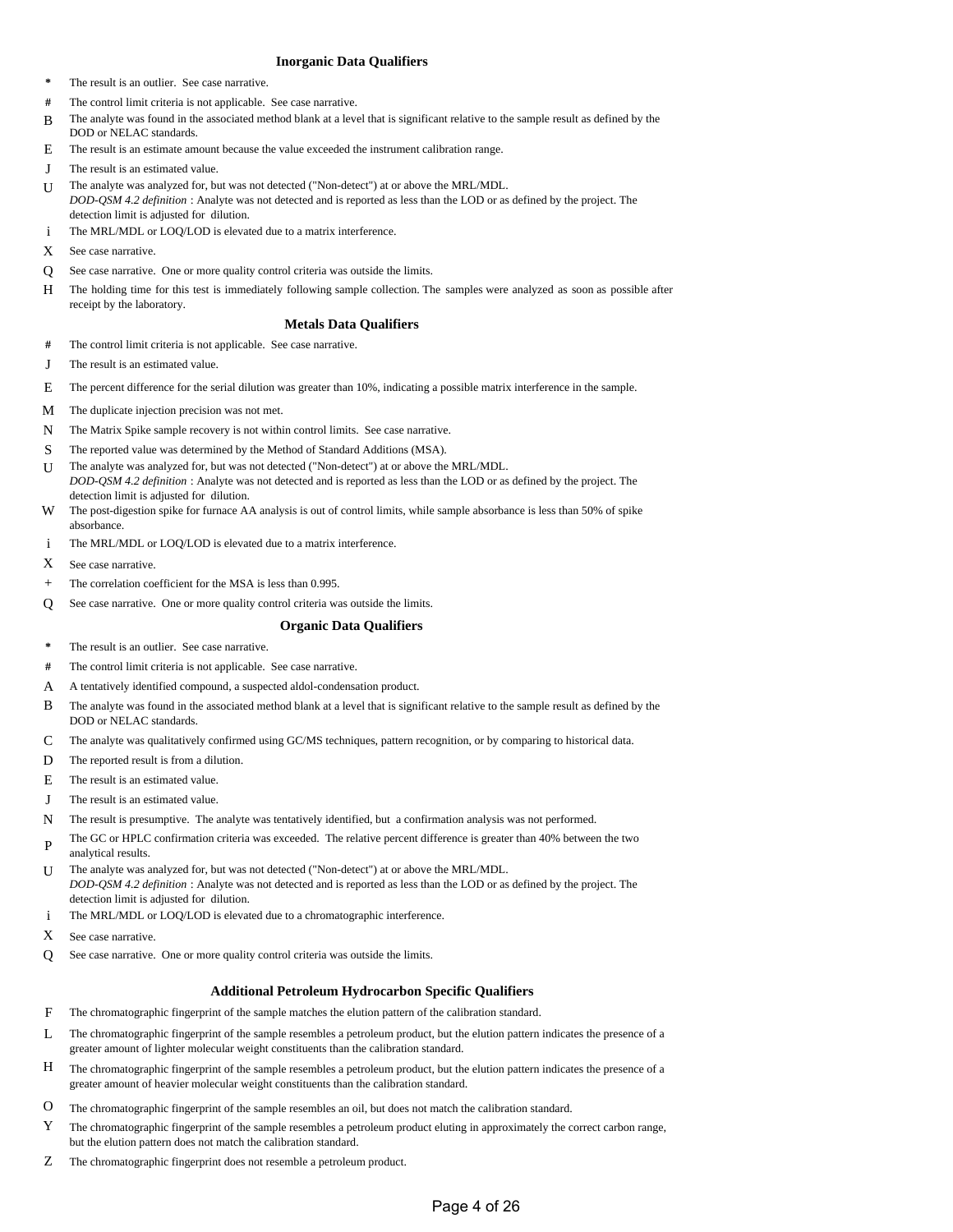## **ALS Group USA Corp. dba ALS Environmental (ALS) - Kelso State Certifications, Accreditations, and Licenses**

<span id="page-4-0"></span>

| Agency                   | <b>Web Site</b>                                                                                                                    | <b>Number</b>   |
|--------------------------|------------------------------------------------------------------------------------------------------------------------------------|-----------------|
| Alaska DEC UST           | http://dec.alaska.gov/applications/eh/ehllabreports/USTLabs.aspx                                                                   | <b>UST-040</b>  |
| Arizona DHS              | http://www.azdhs.gov/lab/license/env.htm                                                                                           | AZ0339          |
| Arkansas - DEQ           | http://www.adeq.state.ar.us/techsvs/labcert.htm                                                                                    | 88-0637         |
| California DHS (ELAP)    | http://www.cdph.ca.gov/certlic/labs/Pages/ELAP.aspx                                                                                | 2795            |
| <b>DOD ELAP</b>          | http://www.denix.osd.mil/edqw/Accreditation/AccreditedLabs.cfm                                                                     | L14-51          |
| Florida DOH              | http://www.doh.state.fl.us/lab/EnvLabCert/WaterCert.htm                                                                            | E87412          |
| Hawaii DOH               | Not available                                                                                                                      |                 |
| ISO 17025                | http://www.pjlabs.com/                                                                                                             | L16-57          |
| Louisiana DEQ            | http://www.deq.louisiana.gov/portal/DIVISIONS/PublicParticipationandPer<br>mitSupport/LouisianaLaboratoryAccreditationProgram.aspx | 03016           |
| Maine DHS                | Not available                                                                                                                      | WA01276         |
| Minnesota DOH            | http://www.health.state.mn.us/accreditation                                                                                        | 053-999-457     |
| Montana DPHHS            | http://www.dphhs.mt.gov/publichealth/                                                                                              | <b>CERT0047</b> |
| Nevada DEP               | http://ndep.nv.gov/bsdw/labservice.htm                                                                                             | WA01276         |
| New Jersey DEP           | http://www.nj.gov/dep/oqa/                                                                                                         | <b>WA005</b>    |
| North Carolina DWQ       | http://www.dwqlab.org/                                                                                                             | 605             |
| Oklahoma DEQ             | http://www.deq.state.ok.us/CSDnew/labcert.htm                                                                                      | 9801            |
|                          | http://public.health.oregon.gov/LaboratoryServices/EnvironmentalLaborator                                                          |                 |
| Oregon - DEQ (NELAP)     | yAccreditation/Pages/index.aspx                                                                                                    | WA100010        |
| South Carolina DHEC      | http://www.scdhec.gov/environment/envserv/                                                                                         | 61002           |
| <b>Texas CEQ</b>         | http://www.tceq.texas.gov/field/qa/env_lab_accreditation.html                                                                      | T104704427      |
| <b>Washington DOE</b>    | http://www.ecy.wa.gov/programs/eap/labs/lab-accreditation.html                                                                     | C544            |
| Wyoming (EPA Region 8)   | http://www.epa.gov/region8/water/dwhome/wyomingdi.html                                                                             |                 |
| Kelso Laboratory Website | www.alsglobal.com                                                                                                                  | <b>NA</b>       |

Analyses were performed according to our laboratory's NELAP-approved quality assurance program. A complete listing of specific NELAP-certified analytes, can be found in the certification section at www.ALSGlobal.com or at the accreditation bodies web site.

Please refer to the certification and/or accreditation body's web site if samples are submitted for compliance purposes. The states highlighted above, require the analysis be listed on the state certification if used for compliance purposes and if the method/anlayte is offered by that state.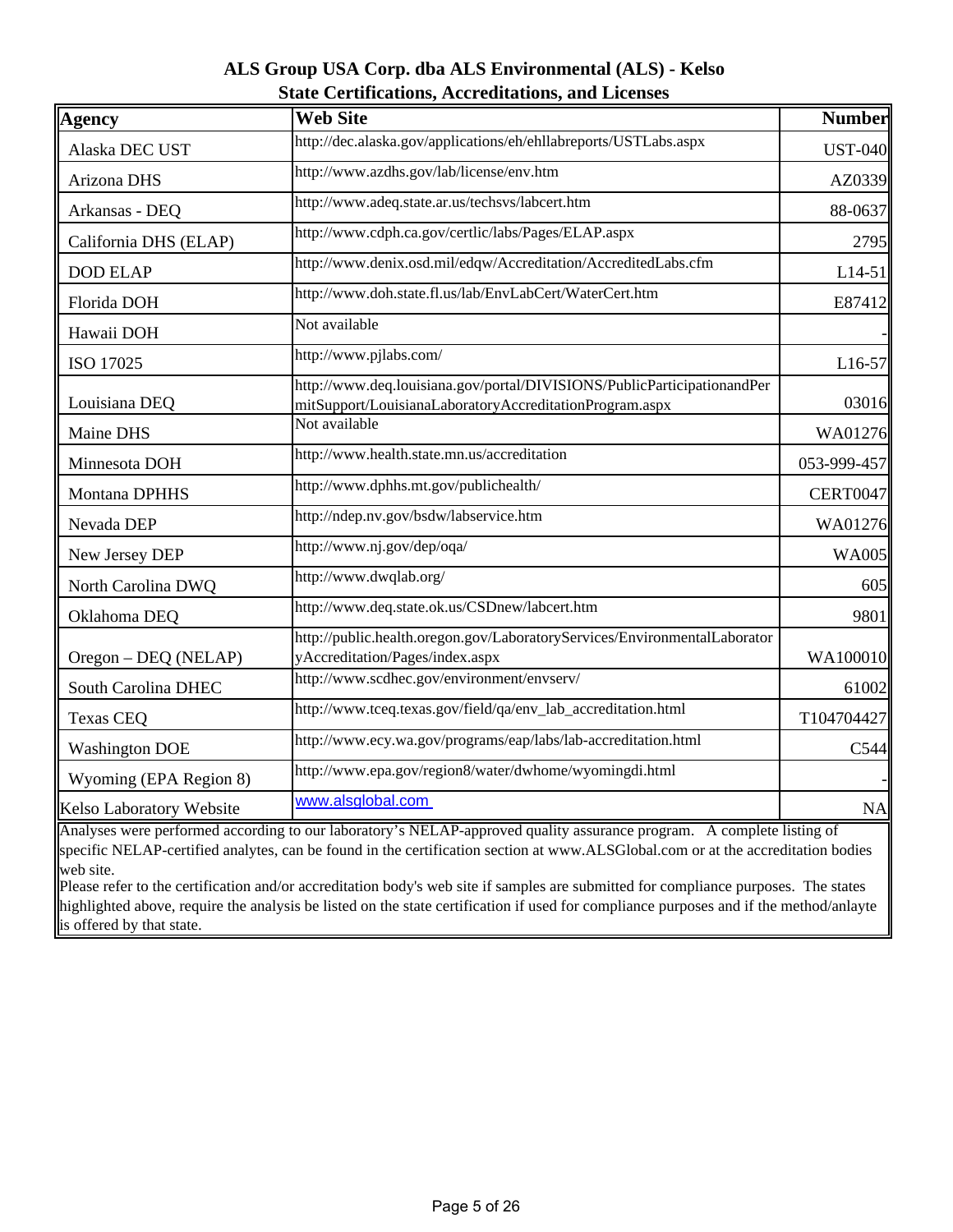<span id="page-5-0"></span>

# **Chain of Custody**

**ALS Environmental—Kelso Laboratory**  1317 South 13th Avenue, Kelso, WA 98626 Phone (360)577-7222 Fax (360)636-1068 www.alsglobal.com

RIGHT SOLUTIONS | RIGHT PARTNER

Page 6 of 26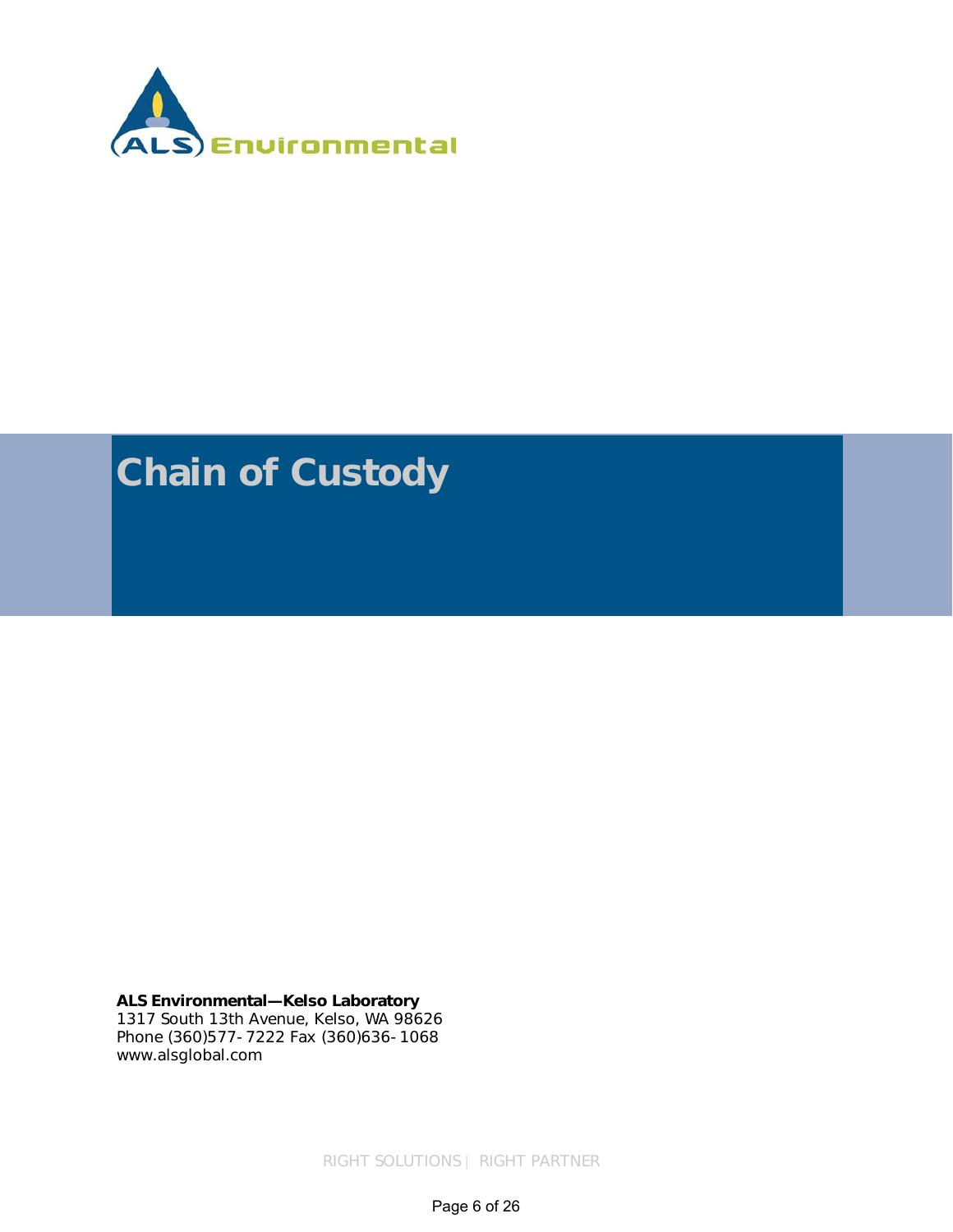| ALS) Environmental                                      |               |                                                                                                   |                                |                 |                                          |              | <b>CHAIN OF CUSTODY</b>                                                                                                                                                                                                              |       |              |                         |                               |                                                                                                                                                                                                                                      |                      |  |                                         |              |         |                     | SR# K1702754                                                                                      |                |
|---------------------------------------------------------|---------------|---------------------------------------------------------------------------------------------------|--------------------------------|-----------------|------------------------------------------|--------------|--------------------------------------------------------------------------------------------------------------------------------------------------------------------------------------------------------------------------------------|-------|--------------|-------------------------|-------------------------------|--------------------------------------------------------------------------------------------------------------------------------------------------------------------------------------------------------------------------------------|----------------------|--|-----------------------------------------|--------------|---------|---------------------|---------------------------------------------------------------------------------------------------|----------------|
|                                                         |               | 1317 South 13th Ave., Keiso, WA 98626   +1 360 577 7222   +1 800 695 7222   +1 360 636 1068 (fax) |                                |                 |                                          |              |                                                                                                                                                                                                                                      |       |              |                         |                               |                                                                                                                                                                                                                                      | $PAGE$ $\frac{1}{2}$ |  | OF.                                     |              |         | COC#                |                                                                                                   |                |
| PROJECT NAME<br>PROJECT NUMBER                          |               | WATER SAMPLES MEMORIAL PARK,                                                                      |                                |                 |                                          |              | <b>Seminary Contract of Contract of Contract of Contract of Contract of Contract of Contract of Contract of Contract of Contract of Contract of Contract of Contract of Contract of Contract of Contract of Contract of Contract</b> |       |              | $\frac{575}{256}$       |                               | <b>CONSTRUCTION AND SCREEN ASSESSMENT AND RESERVED AND RESERVED SCREEN ASSESSMENT AND SCREEN ASSESSMENT AND RESERVED AND SCREEN ASSESSMENT AND RESERVED AND RESERVED AND RESERVED AND RESERVED AND RESERVED AND RESERVED AND RES</b> |                      |  | <b>ADX 1650</b> 506D                    |              | Ethener |                     |                                                                                                   |                |
| PROJECT MANAGER                                         |               | RICHARD HAMILTON                                                                                  |                                |                 |                                          |              |                                                                                                                                                                                                                                      |       | <b>SS</b>    |                         |                               |                                                                                                                                                                                                                                      |                      |  |                                         | HCO3 D       |         |                     |                                                                                                   |                |
| COMPANY NAME                                            |               | OWER COLUMBUR COLLEGE                                                                             |                                |                 |                                          | CONTAINERS   |                                                                                                                                                                                                                                      |       |              |                         |                               |                                                                                                                                                                                                                                      |                      |  |                                         |              |         |                     |                                                                                                   |                |
| <b>ADDRESS</b><br>1600 MAPLE ST.                        |               |                                                                                                   |                                |                 |                                          |              |                                                                                                                                                                                                                                      |       |              |                         |                               |                                                                                                                                                                                                                                      |                      |  |                                         |              |         |                     |                                                                                                   |                |
| CITY/STATE/ZIP                                          |               | Lengview WA 98632                                                                                 |                                |                 |                                          |              |                                                                                                                                                                                                                                      |       |              |                         |                               |                                                                                                                                                                                                                                      |                      |  |                                         |              |         |                     |                                                                                                   |                |
| E-MAIL ADDRESS<br>Phamilton @ LCC. CTC. EDU             |               |                                                                                                   |                                |                 | $\stackrel{\scriptscriptstyle L}{\circ}$ |              |                                                                                                                                                                                                                                      |       |              |                         |                               |                                                                                                                                                                                                                                      |                      |  |                                         |              |         |                     |                                                                                                   |                |
| PHONE #<br>300-442-2261                                 |               |                                                                                                   |                                |                 |                                          |              |                                                                                                                                                                                                                                      |       |              |                         |                               |                                                                                                                                                                                                                                      |                      |  |                                         |              |         |                     |                                                                                                   |                |
| SAMPLER'S SIGNATURE<br><u>Green a Maines</u>            |               |                                                                                                   |                                |                 | NUMB <sub>ER</sub>                       |              |                                                                                                                                                                                                                                      |       |              |                         | $C$ yani $\alpha$ e $\bigcap$ |                                                                                                                                                                                                                                      |                      |  | <b>Alkailnity</b> El CO <sub>3</sub> El |              |         |                     |                                                                                                   | <b>REMARKS</b> |
| SAMPLE I.D.O<br>MEMORIAL PARK                           | <b>DATE</b>   | <b>TIME</b>                                                                                       | LAB I.D.                       | MATRIX          |                                          |              |                                                                                                                                                                                                                                      |       |              |                         |                               |                                                                                                                                                                                                                                      |                      |  |                                         |              |         |                     |                                                                                                   |                |
| $CLASSZ\alpha$ M 161                                    | $3 - 21 - 17$ | 7:02                                                                                              |                                |                 |                                          |              |                                                                                                                                                                                                                                      |       |              | $\times$                |                               |                                                                                                                                                                                                                                      |                      |  |                                         |              |         |                     |                                                                                                   |                |
| MEMORIAL PARK<br>EESTROOM 1018                          |               | 7:03                                                                                              |                                |                 |                                          |              |                                                                                                                                                                                                                                      |       |              | X                       |                               |                                                                                                                                                                                                                                      |                      |  |                                         |              |         |                     |                                                                                                   |                |
| MEMORIAL DARK                                           |               | 7:04                                                                                              |                                |                 |                                          |              |                                                                                                                                                                                                                                      |       |              |                         |                               |                                                                                                                                                                                                                                      |                      |  |                                         |              |         |                     |                                                                                                   |                |
| $CLSSEQON$ 102<br><b>WE MORIAL PARK</b>                 |               |                                                                                                   |                                |                 |                                          |              |                                                                                                                                                                                                                                      |       |              | $\pmb{\times}$          |                               |                                                                                                                                                                                                                                      |                      |  |                                         |              |         |                     |                                                                                                   |                |
| RESTROOM 102B                                           |               | 7:56                                                                                              |                                |                 |                                          |              |                                                                                                                                                                                                                                      |       |              | $\pmb{\times}$          |                               |                                                                                                                                                                                                                                      |                      |  |                                         |              |         |                     |                                                                                                   |                |
| MENDRIAL PARK<br>$C-$ ASSPCON $102$                     |               | 7:08                                                                                              |                                |                 |                                          |              |                                                                                                                                                                                                                                      |       |              | $\pmb{\times}$          |                               |                                                                                                                                                                                                                                      |                      |  |                                         |              |         |                     |                                                                                                   |                |
| MEMORIAL PARK<br>R5578601105B                           |               | 7.09                                                                                              |                                |                 |                                          |              |                                                                                                                                                                                                                                      |       |              | $\chi$                  |                               |                                                                                                                                                                                                                                      |                      |  |                                         |              |         |                     |                                                                                                   |                |
| MEMBELL PARK<br>RESTROOM AG WEST                        |               | 7:00                                                                                              |                                |                 |                                          |              |                                                                                                                                                                                                                                      |       |              | X                       |                               |                                                                                                                                                                                                                                      |                      |  |                                         |              |         |                     |                                                                                                   |                |
| MEMORAL FACK<br>RESTROOM AG EAST                        |               | 7.0                                                                                               |                                |                 |                                          |              |                                                                                                                                                                                                                                      |       |              | $\boldsymbol{\times}$   |                               |                                                                                                                                                                                                                                      |                      |  |                                         |              |         |                     |                                                                                                   |                |
| MEMORIAL PARK                                           |               | 7.10                                                                                              |                                |                 |                                          |              |                                                                                                                                                                                                                                      |       |              | $\times$                |                               |                                                                                                                                                                                                                                      |                      |  |                                         |              |         |                     |                                                                                                   |                |
| ROOM 104 SIAK<br>MENDRIAL RARK                          |               |                                                                                                   |                                |                 |                                          |              |                                                                                                                                                                                                                                      |       |              |                         |                               |                                                                                                                                                                                                                                      |                      |  |                                         |              |         |                     |                                                                                                   |                |
| BOOM 109 HAVESINA                                       |               | 7:12                                                                                              |                                |                 |                                          |              |                                                                                                                                                                                                                                      |       |              | $\sf X$                 |                               |                                                                                                                                                                                                                                      |                      |  |                                         |              |         |                     |                                                                                                   |                |
| <b>REPORT REQUIREMENTS</b><br>I. Routine Report: Method |               |                                                                                                   | <b>INVOICE INFORMATION</b>     |                 |                                          |              | Circle which metals are to be analyzed:                                                                                                                                                                                              |       |              |                         |                               |                                                                                                                                                                                                                                      |                      |  |                                         |              |         |                     | Total Metals: Al As Sb Ba Be B Ca Cd Co Cr Cu Fe (Pb) Mg Mn Mo Ni K Ag Na Se Sr TI Sn V Zn Hg     |                |
| Blank, Surrogate, as                                    |               |                                                                                                   | Bill To:                       |                 |                                          |              |                                                                                                                                                                                                                                      |       |              |                         |                               |                                                                                                                                                                                                                                      |                      |  |                                         |              |         |                     | Dissolved Metals: AI As Sb Ba Be B Ca Cd Co Cr Cu Fe (Pb) Mg Mn Mo Ni K Ag Na Se Sr TI Sn V Zn Hg |                |
| required                                                |               |                                                                                                   |                                |                 |                                          |              |                                                                                                                                                                                                                                      |       |              |                         |                               |                                                                                                                                                                                                                                      |                      |  |                                         |              |         |                     |                                                                                                   |                |
| II. Report Dup., MS, MSD as                             |               |                                                                                                   | <b>TURNAROUND REQUIREMENTS</b> |                 |                                          |              | *INDICATE STATE HYDROCARBON PROCEDURE: AK CA WI NORTHWEST OTHER:<br>SPECIAL INSTRUCTIONS/COMMENTS:                                                                                                                                   |       |              |                         |                               |                                                                                                                                                                                                                                      |                      |  |                                         |              |         |                     | (CIRCLE ONE)                                                                                      |                |
| required                                                |               | 24 hr.                                                                                            |                                | 48 hr.          |                                          |              |                                                                                                                                                                                                                                      |       |              |                         |                               |                                                                                                                                                                                                                                      |                      |  |                                         |              |         |                     |                                                                                                   |                |
| III. CLP Like Summary                                   |               | 5 day                                                                                             |                                |                 |                                          |              |                                                                                                                                                                                                                                      |       |              |                         |                               |                                                                                                                                                                                                                                      |                      |  |                                         |              |         |                     |                                                                                                   |                |
| (no raw data)                                           |               |                                                                                                   | Standard (15 working days)     |                 |                                          |              |                                                                                                                                                                                                                                      |       |              |                         |                               |                                                                                                                                                                                                                                      |                      |  |                                         |              |         |                     | <b>Container Supply Number</b>                                                                    |                |
| IV. Data Validation Report                              |               |                                                                                                   | Provide FAX Results            |                 |                                          |              |                                                                                                                                                                                                                                      |       |              |                         |                               |                                                                                                                                                                                                                                      |                      |  |                                         |              |         |                     |                                                                                                   |                |
| EDD<br>$\mathbf{V}_{\mathbf{r}}$                        |               |                                                                                                   | Requested Report Date          |                 |                                          |              | Sample Shipment contains USDA regulated soil samples (check box if ap,                                                                                                                                                               |       |              |                         |                               |                                                                                                                                                                                                                                      |                      |  |                                         |              | 77946   |                     |                                                                                                   |                |
| <b>RELINQUISHED BY:</b>                                 |               |                                                                                                   |                                |                 |                                          | RECEIVED;BY: |                                                                                                                                                                                                                                      |       |              | <b>RELINQUISHED BY:</b> |                               |                                                                                                                                                                                                                                      |                      |  |                                         |              |         | <b>RECEIVED BY:</b> |                                                                                                   |                |
|                                                         | 9.07          | 3/21/7                                                                                            |                                |                 |                                          | 3122         |                                                                                                                                                                                                                                      | PGO 4 |              |                         |                               |                                                                                                                                                                                                                                      |                      |  |                                         |              |         |                     |                                                                                                   |                |
| SEPE Plocual                                            | Date/Time     |                                                                                                   | Signature                      |                 |                                          | Date/Time    |                                                                                                                                                                                                                                      |       | Signature    |                         |                               | Date/Time                                                                                                                                                                                                                            |                      |  | Signature                               |              |         | Date/Time           |                                                                                                   |                |
| <b>Printed Name</b>                                     | Firm          |                                                                                                   |                                | $P$ rinted Name |                                          | Firm         |                                                                                                                                                                                                                                      |       | Printed Name |                         | Firm                          |                                                                                                                                                                                                                                      |                      |  |                                         | Printed Name |         | Firm                |                                                                                                   |                |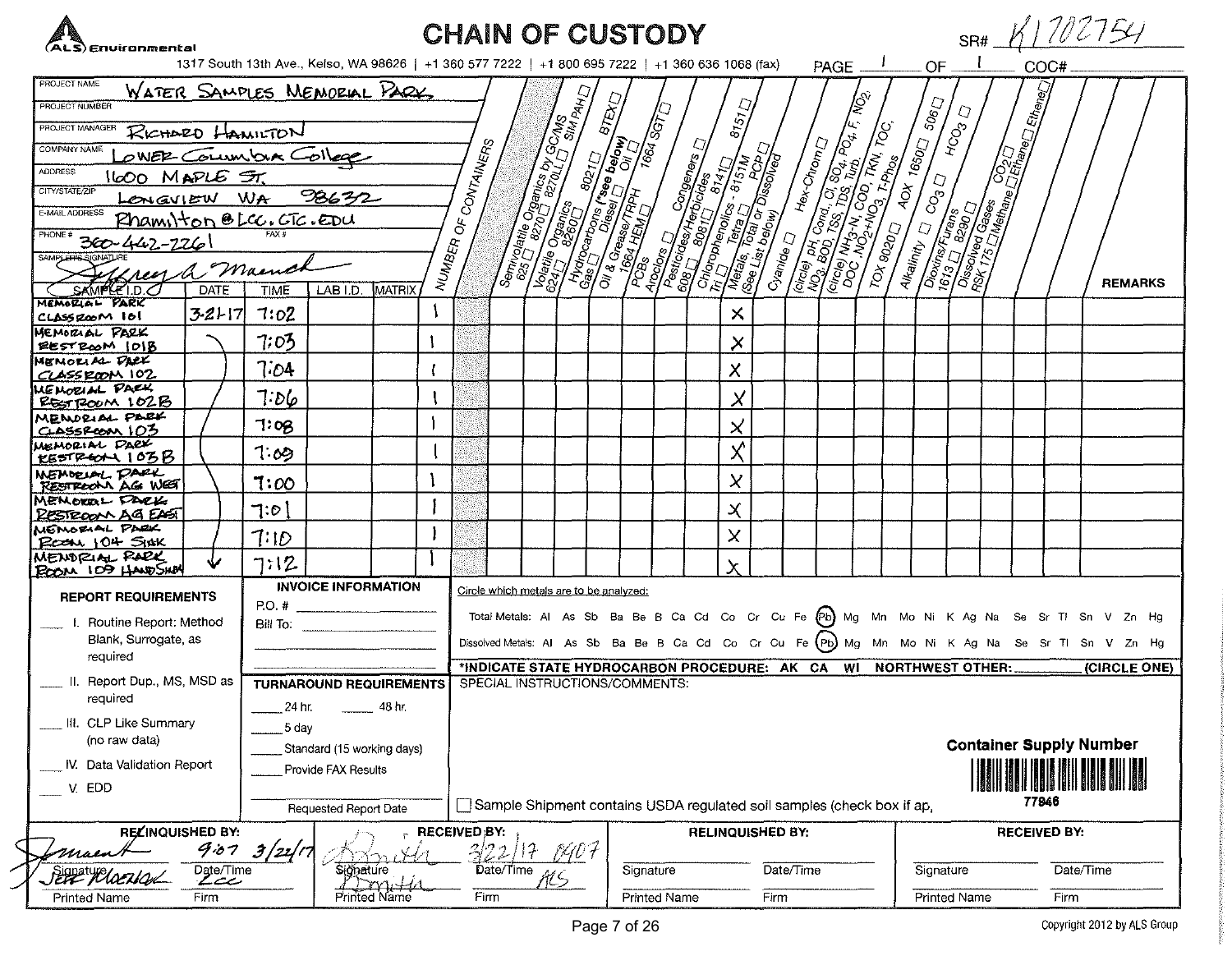

| <b>Cooler Receipt and Preservation Form</b>                                                                                                                                                                                   |                      |                     |
|-------------------------------------------------------------------------------------------------------------------------------------------------------------------------------------------------------------------------------|----------------------|---------------------|
| l'ithac<br><u>ower C</u> ohimbia<br>Service Request $KI$ 7 $\langle \rangle$<br>Client                                                                                                                                        |                      |                     |
| Opened: $3/22$<br>By:<br>Unloaded: $\Rightarrow$<br>Received:                                                                                                                                                                 | $By:~^{\circ}$       |                     |
| Samples were received via?<br><b>USPS</b><br><b>Fed Ex</b><br><b>UPS</b><br>DHL<br><i>PDX</i><br><b>Courier</b><br>Hand Delivered<br>1.                                                                                       |                      |                     |
| Samples were received in: (circle)<br><b>Other</b><br>2.<br>Box<br><b>Envelope</b><br>Cooler <i>i</i>                                                                                                                         | NA                   |                     |
| <b>NA</b><br>If yes, how many and where?<br>Were custody seals on coolers?<br>Y<br>3.<br>N                                                                                                                                    |                      |                     |
| If present, were custody seals intact?<br>If present, were they signed and dated?<br>Y<br>N                                                                                                                                   | Y                    | N                   |
| <b>Tracking Number</b><br>Cooler/COC ID<br><b>Thermometer</b><br>Con.<br>Raw<br>Corrected<br>Corrected.<br>Raw<br>NA<br>Factor<br>Ð<br><b>Cooler Temp</b><br>Temp Blank<br>Kabulanga UKOD<br><b>Cooler Temp</b><br>Temp Blank |                      | <b>NAI</b><br>Filed |
| ㅏ                                                                                                                                                                                                                             |                      |                     |
|                                                                                                                                                                                                                               |                      |                     |
|                                                                                                                                                                                                                               |                      |                     |
|                                                                                                                                                                                                                               |                      |                     |
| Packing material: <i>Inserts Baggies</i><br><b>Bubble Wrap</b> Gel Packs<br>Wet Ice Dry Ice<br><b>Sleeves</b><br>N I A<br>4.                                                                                                  |                      |                     |
| Were custody papers properly filled out (ink, signed, etc.)?<br>5.                                                                                                                                                            | NA                   | N                   |
| Were samples received in good condition (temperature, unbroken)? Indicate in the table below.<br>6.                                                                                                                           | NA                   | N                   |
| If applicable, tissue samples were received:<br><b>Partially Thawed</b><br>Frozen<br><b>Thawed</b><br>7. Were all sample labels complete (i.e analysis, preservation, etc.)?                                                  | NA                   | N                   |
| 8. Did all sample labels and tags agree with custody papers? Indicate major discrepancies in the table on page 2.                                                                                                             | NA                   | 'N                  |
| Were appropriate bottles/containers and volumes received for the tests indicated?<br>9.                                                                                                                                       | $\mathbf{Y}$<br>NA.  | N                   |
| Were the pH-preserved bottles (see SMO GEN SOP) received at the appropriate pH? Indicate in the table below<br>10.                                                                                                            | $(\mathbf{Y})$<br>NA | N                   |
| Were VOA vials received without headspace? Indicate in the table below.<br>11.                                                                                                                                                | Y                    | N                   |
| 12. Was C12/Res negative?                                                                                                                                                                                                     | Y                    | N                   |
|                                                                                                                                                                                                                               |                      |                     |
| Sample ID on COC<br>Sample ID on Bottle<br>ldentified by:                                                                                                                                                                     |                      |                     |
|                                                                                                                                                                                                                               |                      |                     |
|                                                                                                                                                                                                                               |                      |                     |

|  | Initials<br><b>Time</b> |
|--|-------------------------|
|  |                         |
|  |                         |
|  |                         |
|  |                         |

## *Notes, Discrepancies,* & *Resolutions: \_\_\_\_\_\_\_\_\_\_\_\_\_\_\_\_\_\_\_\_\_\_\_\_\_\_\_\_\_\_\_\_\_\_\_ \_*

 $\mathbb{R}^n$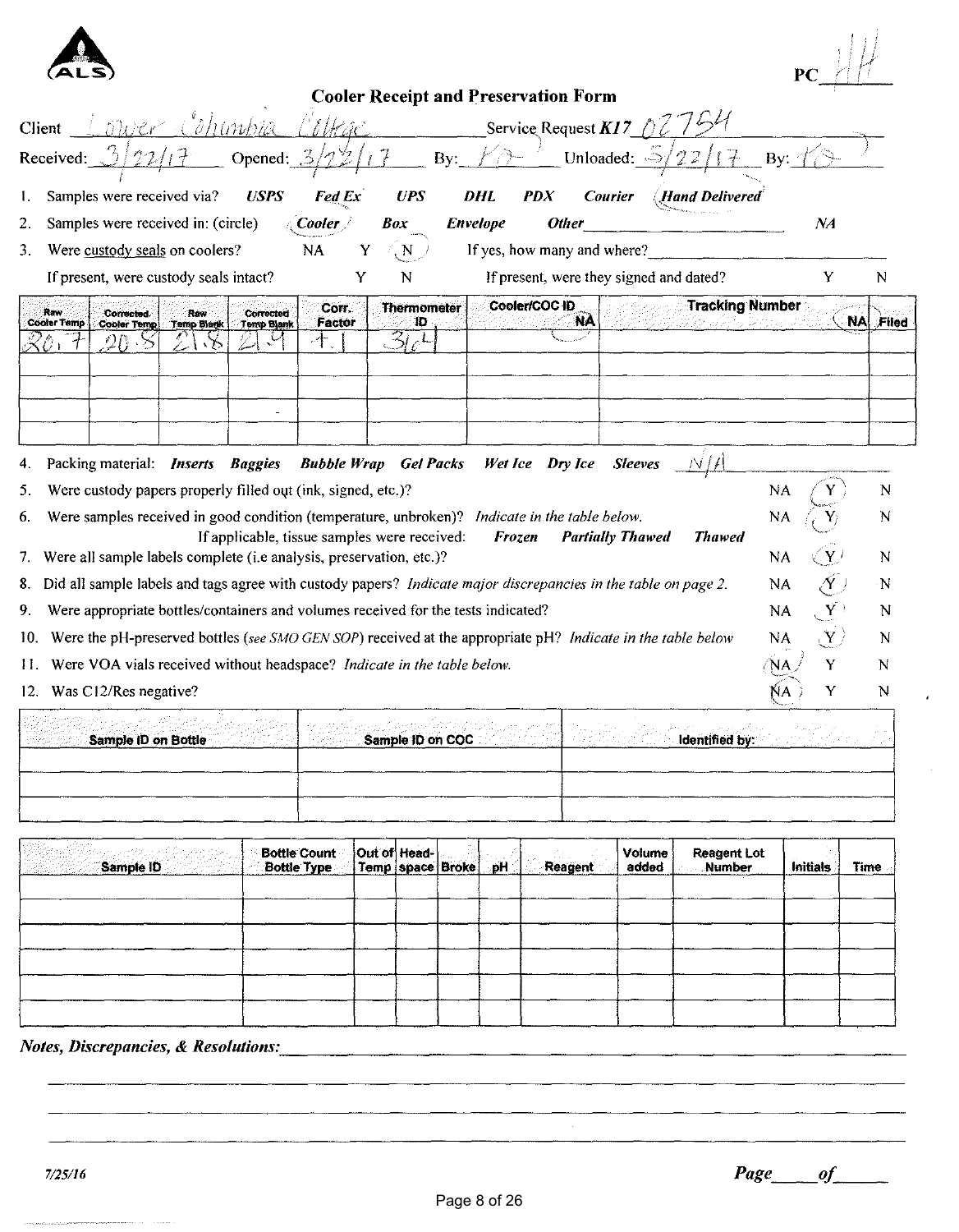<span id="page-8-0"></span>

## Metals

ALS Environmental—Kelso Laboratory 1317 South 13th Avenue, Kelso, WA 98626 Phone (360)577-7222 Fax (360)636-1068 www.alsglobal.com

RIGHT SOLUTIONS | RIGHT PARTNER

Page 9 of 26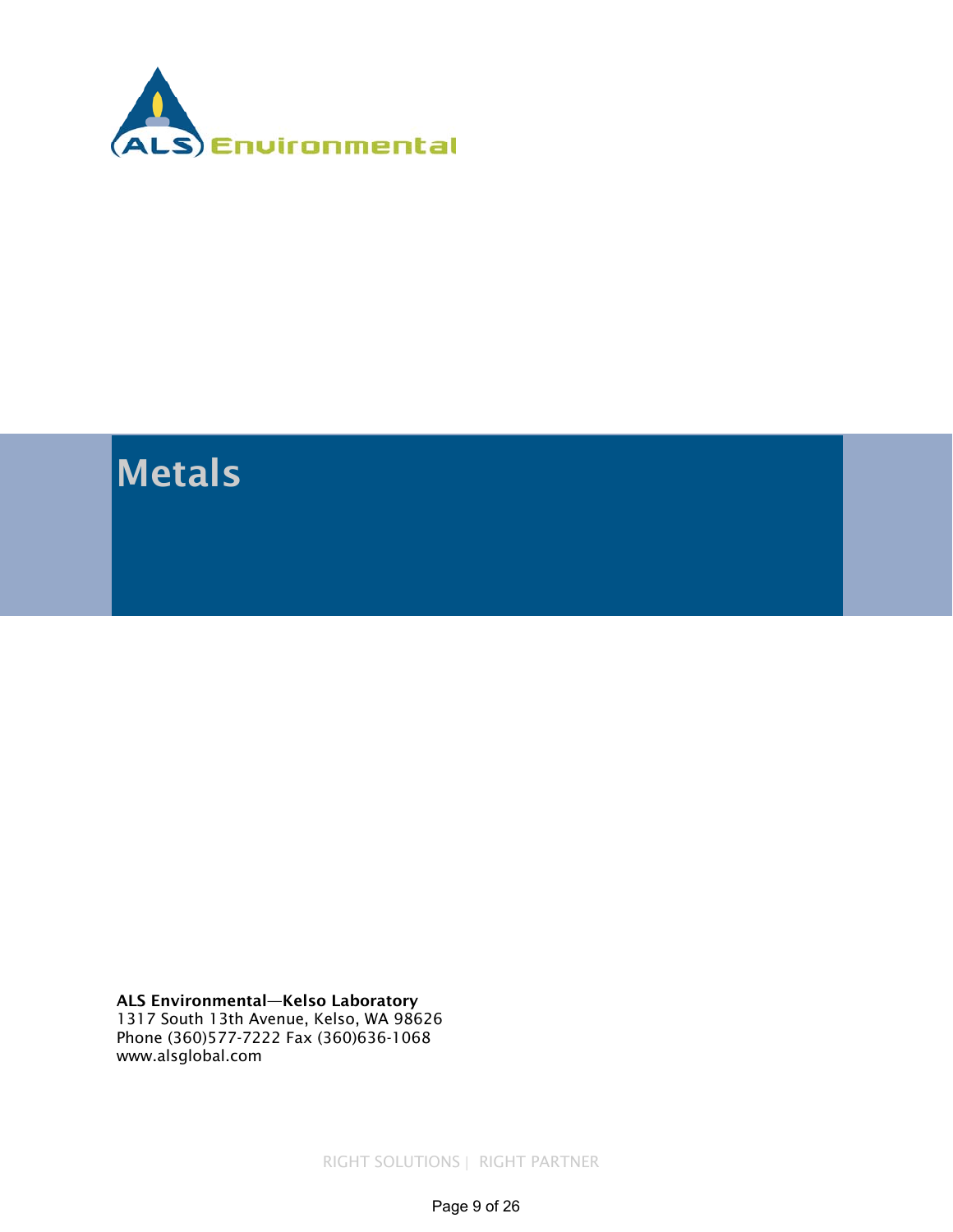Analytical Report

| <b>Client:</b>                   | Lower Columbia College (LCC)                | <b>Service Request: K1702754</b>      |  |
|----------------------------------|---------------------------------------------|---------------------------------------|--|
| <b>Project:</b>                  | Water Samples Memorial Park                 | <b>Date Collected: 03/21/17 07:02</b> |  |
| <b>Sample Matrix:</b>            | Drinking Water                              | <b>Date Received: 03/22/17 09:07</b>  |  |
| <b>Sample Name:</b><br>Lab Code: | Memorial Park Classroom 101<br>K1702754-001 | <b>Basis:</b> NA                      |  |

|                     | Analysis |        |               |       |      |                  |                              |  |
|---------------------|----------|--------|---------------|-------|------|------------------|------------------------------|--|
| <b>Analyte Name</b> | Method   | Result | <b>Inits</b>  | MRL   | Dil. |                  | Date Analyzed Date Extracted |  |
| Lead                | 200.8    | 0.652  | $\text{ug/L}$ | 0.020 |      | $03/23/17$ 16:18 | 03/23/17                     |  |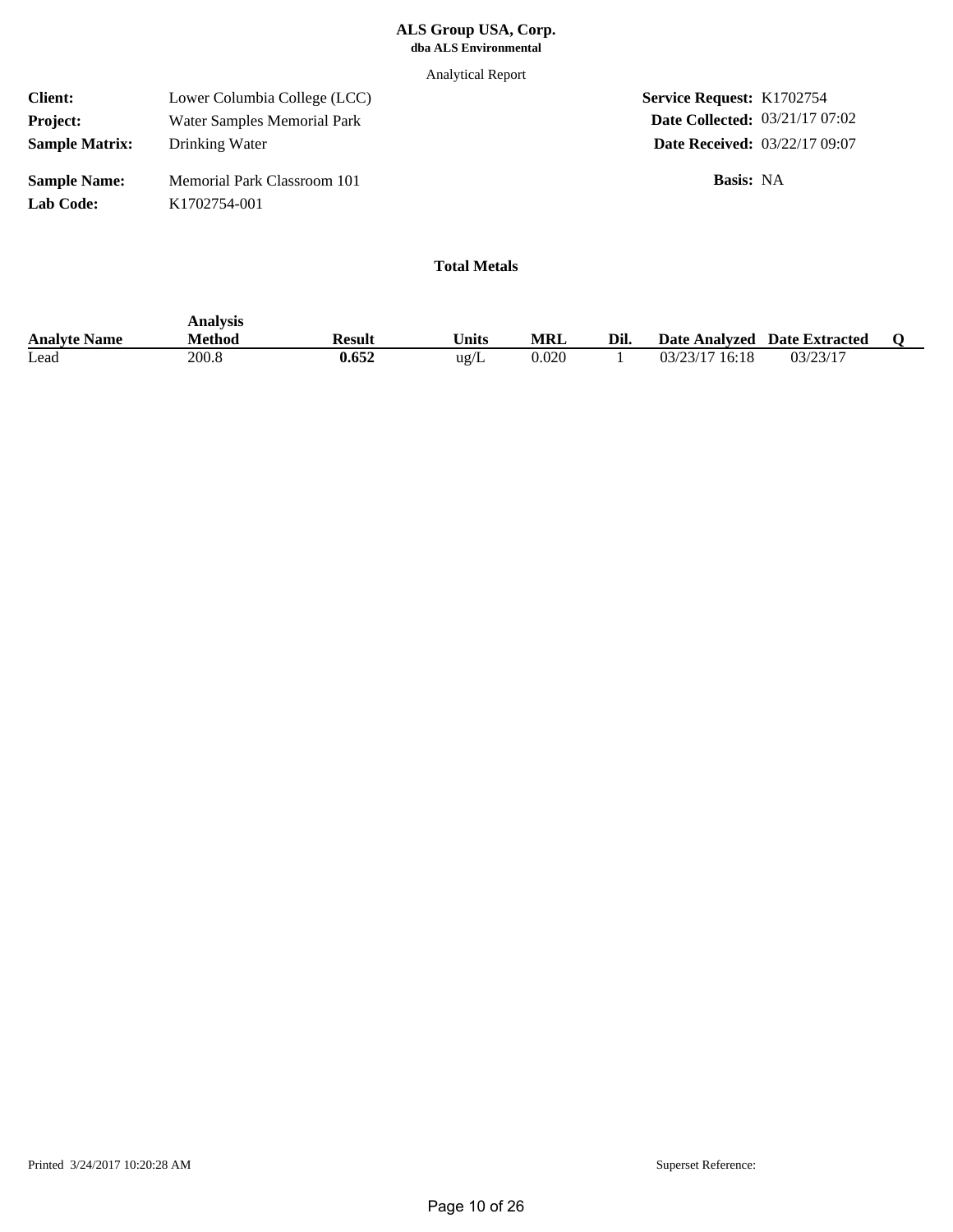Analytical Report

| <b>Client:</b>                   | Lower Columbia College (LCC)                            | <b>Service Request: K1702754</b>      |  |
|----------------------------------|---------------------------------------------------------|---------------------------------------|--|
| <b>Project:</b>                  | Water Samples Memorial Park                             | <b>Date Collected: 03/21/17 07:03</b> |  |
| <b>Sample Matrix:</b>            | Drinking Water                                          | <b>Date Received: 03/22/17 09:07</b>  |  |
| <b>Sample Name:</b><br>Lab Code: | Memorial Park Restroom 101B<br>K <sub>1702754-002</sub> | <b>Basis:</b> NA                      |  |

|                     | Analysis |        |                       |       |      |                |                              |  |
|---------------------|----------|--------|-----------------------|-------|------|----------------|------------------------------|--|
| <b>Analyte Name</b> | Method   | Result | $^{\mathsf{T}}$ Inits | MRL   | Dil. |                | Date Analyzed Date Extracted |  |
| Lead                | 200.8    | 0.893  | ug/L                  | 0.020 |      | 03/23/17 16:27 | 03/23/17                     |  |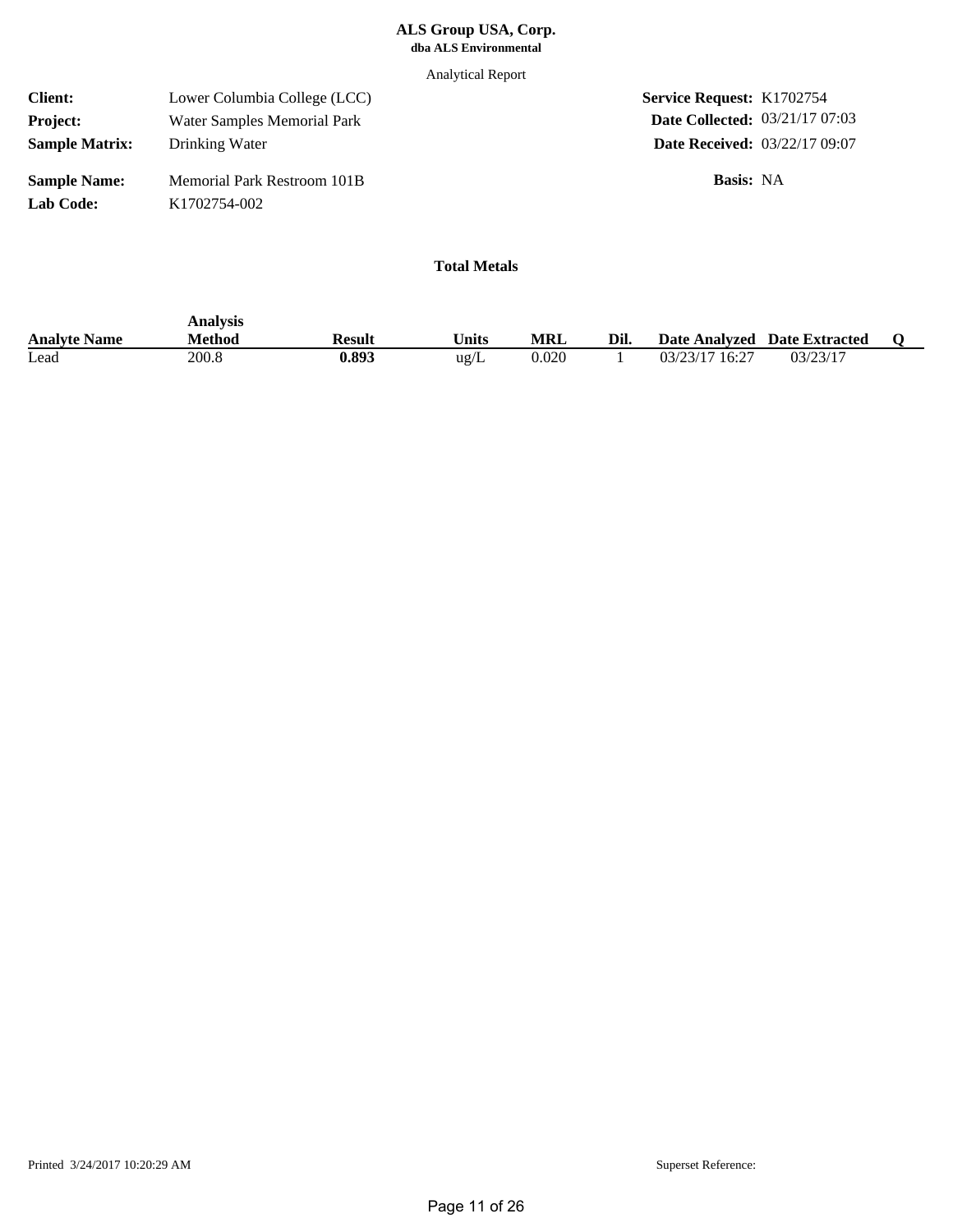Analytical Report

| <b>Client:</b>                   | Lower Columbia College (LCC)                             | <b>Service Request: K1702754</b>      |  |
|----------------------------------|----------------------------------------------------------|---------------------------------------|--|
| <b>Project:</b>                  | Water Samples Memorial Park                              | <b>Date Collected: 03/21/17 07:04</b> |  |
| <b>Sample Matrix:</b>            | Drinking Water                                           | <b>Date Received: 03/22/17 09:07</b>  |  |
| <b>Sample Name:</b><br>Lab Code: | Memorial Park Classroom 102<br>K <sub>1702754</sub> -003 | <b>Basis:</b> NA                      |  |

|                     | Analysis |        |                       |            |      |                |                              |  |
|---------------------|----------|--------|-----------------------|------------|------|----------------|------------------------------|--|
| <b>Analyte Name</b> | Method   | Result | $^{\mathsf{T}}$ Inits | <b>MRL</b> | Dil. |                | Date Analyzed Date Extracted |  |
| Lead                | 200.8    | 0.748  | ug/L                  | 0.020      |      | 03/23/17 16:29 | 03/23/17                     |  |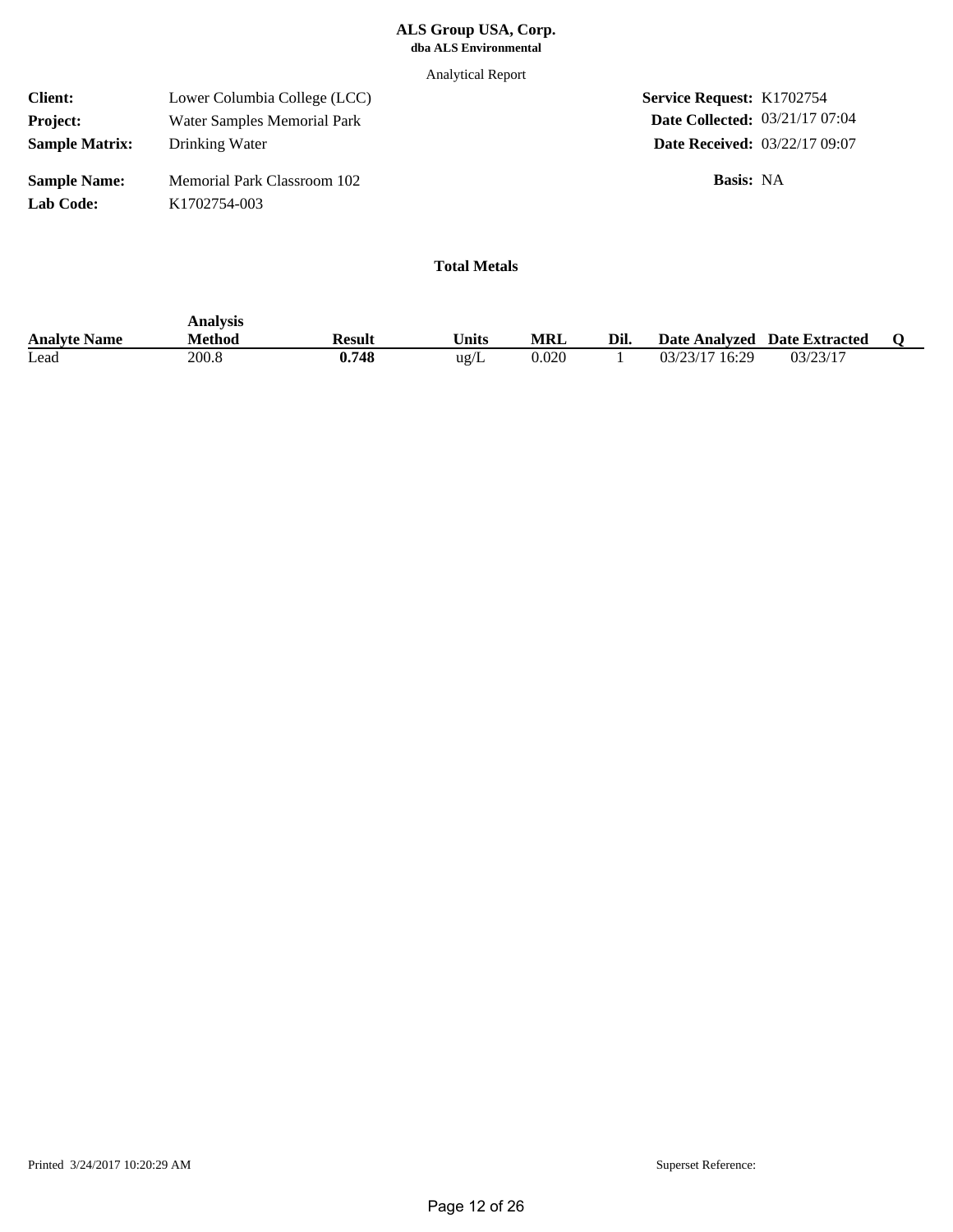Analytical Report

| <b>Client:</b>                   | Lower Columbia College (LCC)                                   | <b>Service Request: K1702754</b>      |  |
|----------------------------------|----------------------------------------------------------------|---------------------------------------|--|
| <b>Project:</b>                  | Water Samples Memorial Park                                    | <b>Date Collected: 03/21/17 07:06</b> |  |
| <b>Sample Matrix:</b>            | Drinking Water                                                 | <b>Date Received: 03/22/17 09:07</b>  |  |
| <b>Sample Name:</b><br>Lab Code: | <b>Memorial Park Restroom 102B</b><br>K <sub>1702754-004</sub> | <b>Basis:</b> NA                      |  |

|                     | Analysis      |        |                   |       |      |                |                              |  |
|---------------------|---------------|--------|-------------------|-------|------|----------------|------------------------------|--|
| <b>Analyte Name</b> | <b>Method</b> | Result | $v_{\text{hits}}$ | MRL   | Dil. |                | Date Analyzed Date Extracted |  |
| Lead                | 200.8         | 0.486  | ug/L              | 0.020 |      | 03/23/17 16:38 | 03/23/17                     |  |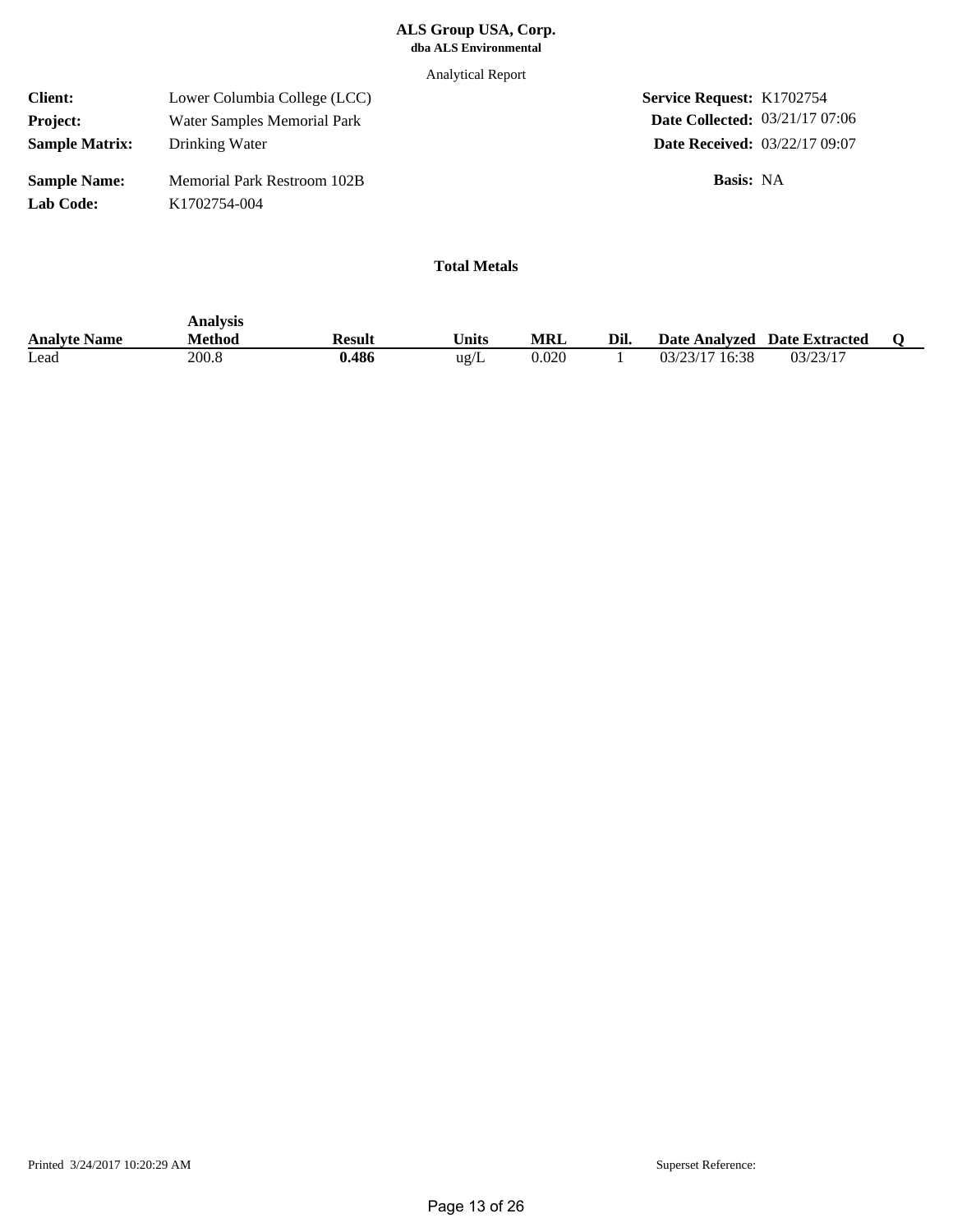Analytical Report

| <b>Client:</b>        | Lower Columbia College (LCC) | <b>Service Request: K1702754</b>      |
|-----------------------|------------------------------|---------------------------------------|
| <b>Project:</b>       | Water Samples Memorial Park  | <b>Date Collected: 03/21/17 07:08</b> |
| <b>Sample Matrix:</b> | Drinking Water               | <b>Date Received: 03/22/17 09:07</b>  |
| <b>Sample Name:</b>   | Memorial Park Classroom 103  | Basis: NA                             |
| Lab Code:             | K <sub>1702754</sub> -005    |                                       |

|                     | Analysis |        |                       |            |      |                |                              |  |
|---------------------|----------|--------|-----------------------|------------|------|----------------|------------------------------|--|
| <b>Analyte Name</b> | Method   | Result | $^{\mathsf{T}}$ inits | <b>MRL</b> | Dil. |                | Date Analyzed Date Extracted |  |
| Lead                | 200.8    | 0.605  | ug/L                  | 0.020      |      | 03/23/17 16:41 | 03/23/17                     |  |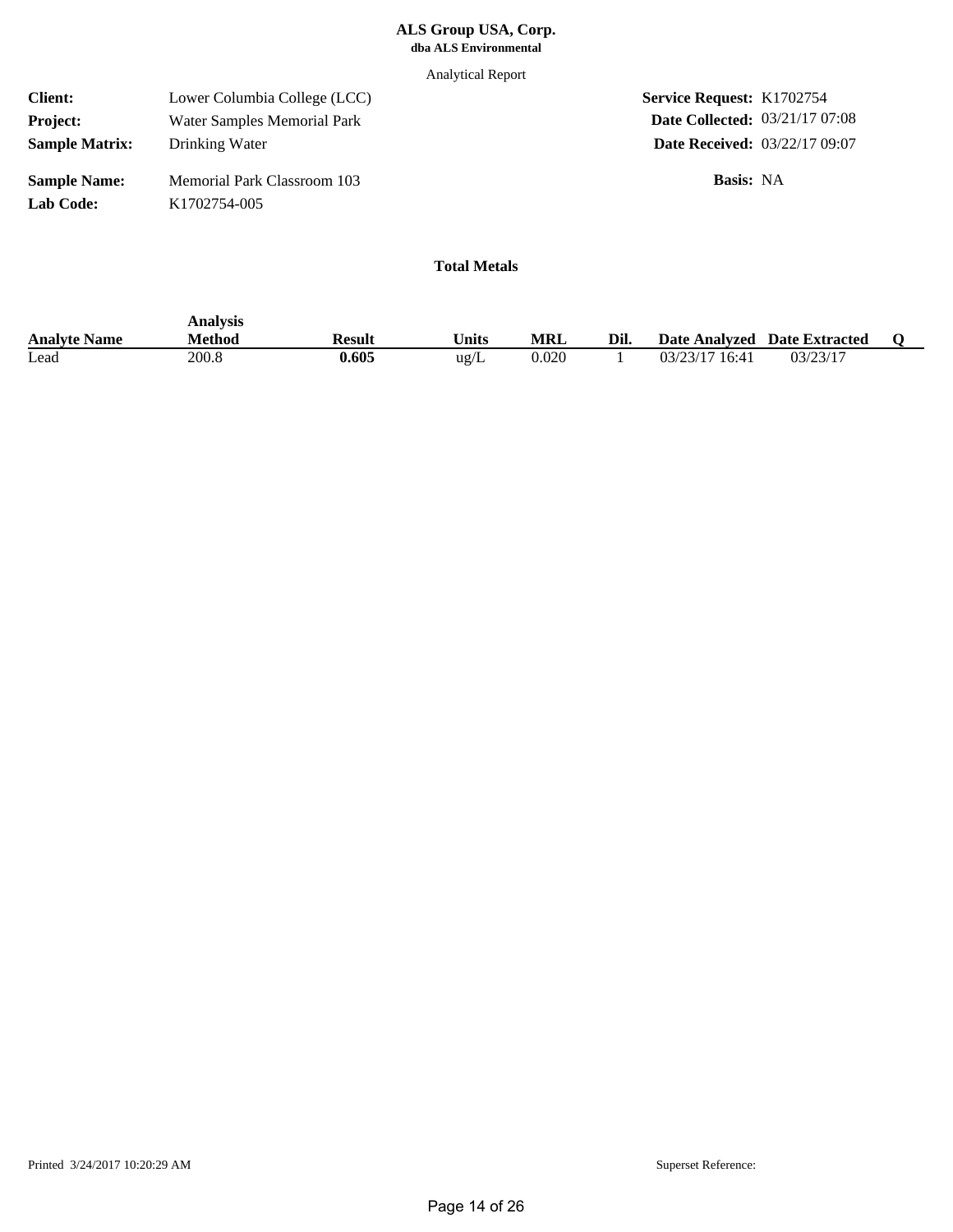Analytical Report

| <b>Client:</b>                   | Lower Columbia College (LCC)                                   | <b>Service Request: K1702754</b>      |  |
|----------------------------------|----------------------------------------------------------------|---------------------------------------|--|
| <b>Project:</b>                  | Water Samples Memorial Park                                    | <b>Date Collected: 03/21/17 07:09</b> |  |
| <b>Sample Matrix:</b>            | Drinking Water                                                 | <b>Date Received: 03/22/17 09:07</b>  |  |
| <b>Sample Name:</b><br>Lab Code: | <b>Memorial Park Restroom 103B</b><br>K <sub>1702754-006</sub> | <b>Basis:</b> NA                      |  |

|                     | Analysis      |        |                       |       |      |                |                              |  |
|---------------------|---------------|--------|-----------------------|-------|------|----------------|------------------------------|--|
| <b>Analyte Name</b> | <b>Method</b> | Result | $^{\mathsf{T}}$ inits | MRL   | Dil. |                | Date Analyzed Date Extracted |  |
| Lead                | 200.8         | 0.500  | $\text{ug/L}$         | 0.020 |      | 03/23/17 16:43 | 03/23/17                     |  |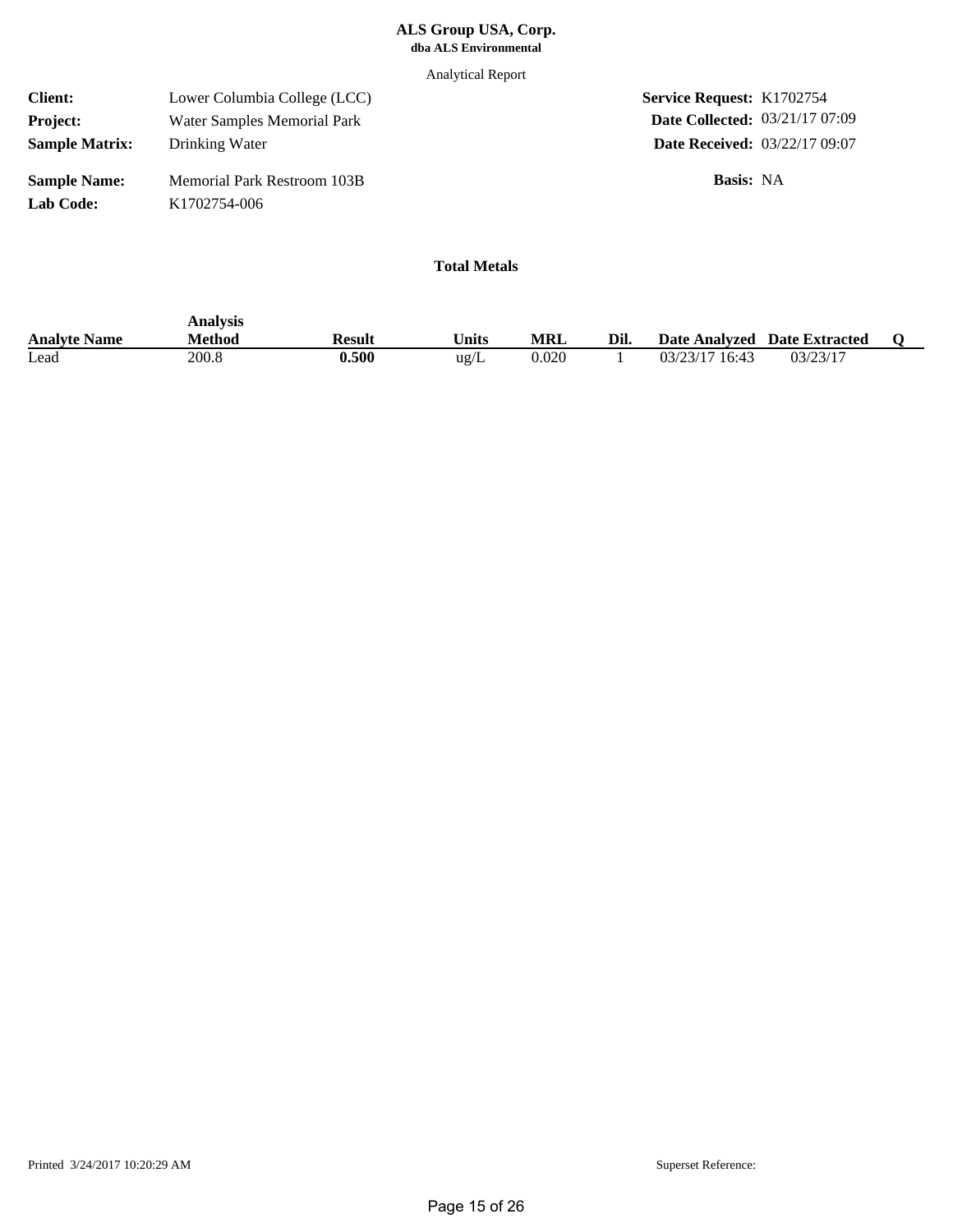Analytical Report

| <b>Client:</b>                          | Lower Columbia College (LCC)                                | <b>Service Request: K1702754</b>      |  |
|-----------------------------------------|-------------------------------------------------------------|---------------------------------------|--|
| <b>Project:</b>                         | Water Samples Memorial Park                                 | <b>Date Collected: 03/21/17 07:00</b> |  |
| <b>Sample Matrix:</b>                   | Drinking Water                                              | <b>Date Received: 03/22/17 09:07</b>  |  |
| <b>Sample Name:</b><br><b>Lab Code:</b> | Memorial Park Restroom AG West<br>K <sub>1702754</sub> -007 | <b>Basis:</b> NA                      |  |

|                     | Analysis |        |                   |            |      |                              |          |  |
|---------------------|----------|--------|-------------------|------------|------|------------------------------|----------|--|
| <b>Analyte Name</b> | Method   | Result | $v_{\text{hits}}$ | <b>MRL</b> | Dil. | Date Analyzed Date Extracted |          |  |
| Lead                | 200.8    | 06     | ug/L              | 0.020      |      | 03/23/17 16:46               | 03/23/17 |  |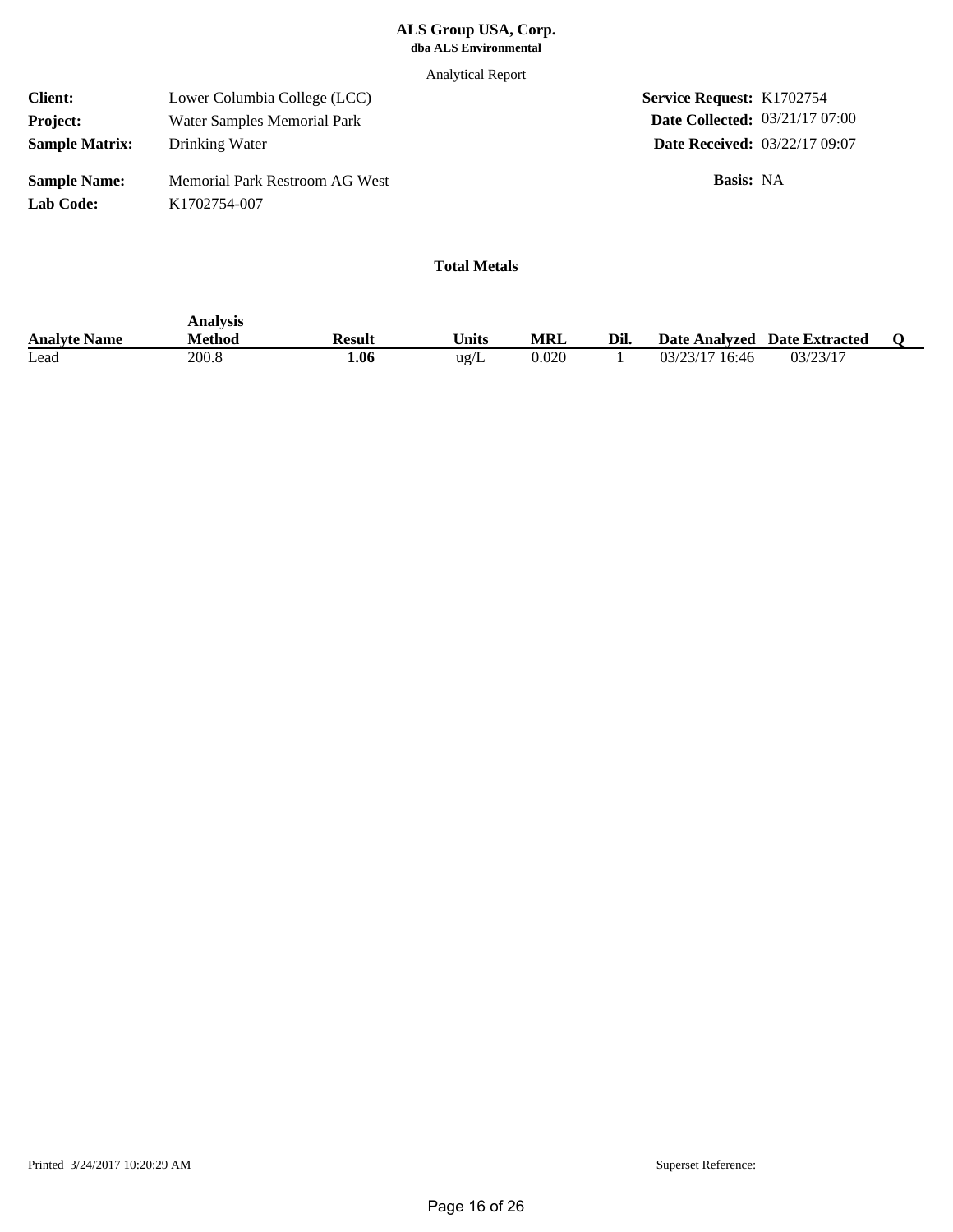Analytical Report

| <b>Client:</b>                   | Lower Columbia College (LCC)                                | <b>Service Request: K1702754</b>      |  |
|----------------------------------|-------------------------------------------------------------|---------------------------------------|--|
| <b>Project:</b>                  | Water Samples Memorial Park                                 | <b>Date Collected: 03/21/17 07:01</b> |  |
| <b>Sample Matrix:</b>            | Drinking Water                                              | <b>Date Received: 03/22/17 09:07</b>  |  |
| <b>Sample Name:</b><br>Lab Code: | Memorial Park Restroom AG East<br>K <sub>1702754</sub> -008 | <b>Basis:</b> NA                      |  |

|                     | Analysis |        |               |            |      |                |                              |  |
|---------------------|----------|--------|---------------|------------|------|----------------|------------------------------|--|
| <b>Analyte Name</b> | Method   | Result | <b>Units</b>  | <b>MRL</b> | Dil. |                | Date Analyzed Date Extracted |  |
| Lead                | 200.8    | 0.431  | $\text{ug/L}$ | 0.020      |      | 03/23/17 16:49 | 03/23/17                     |  |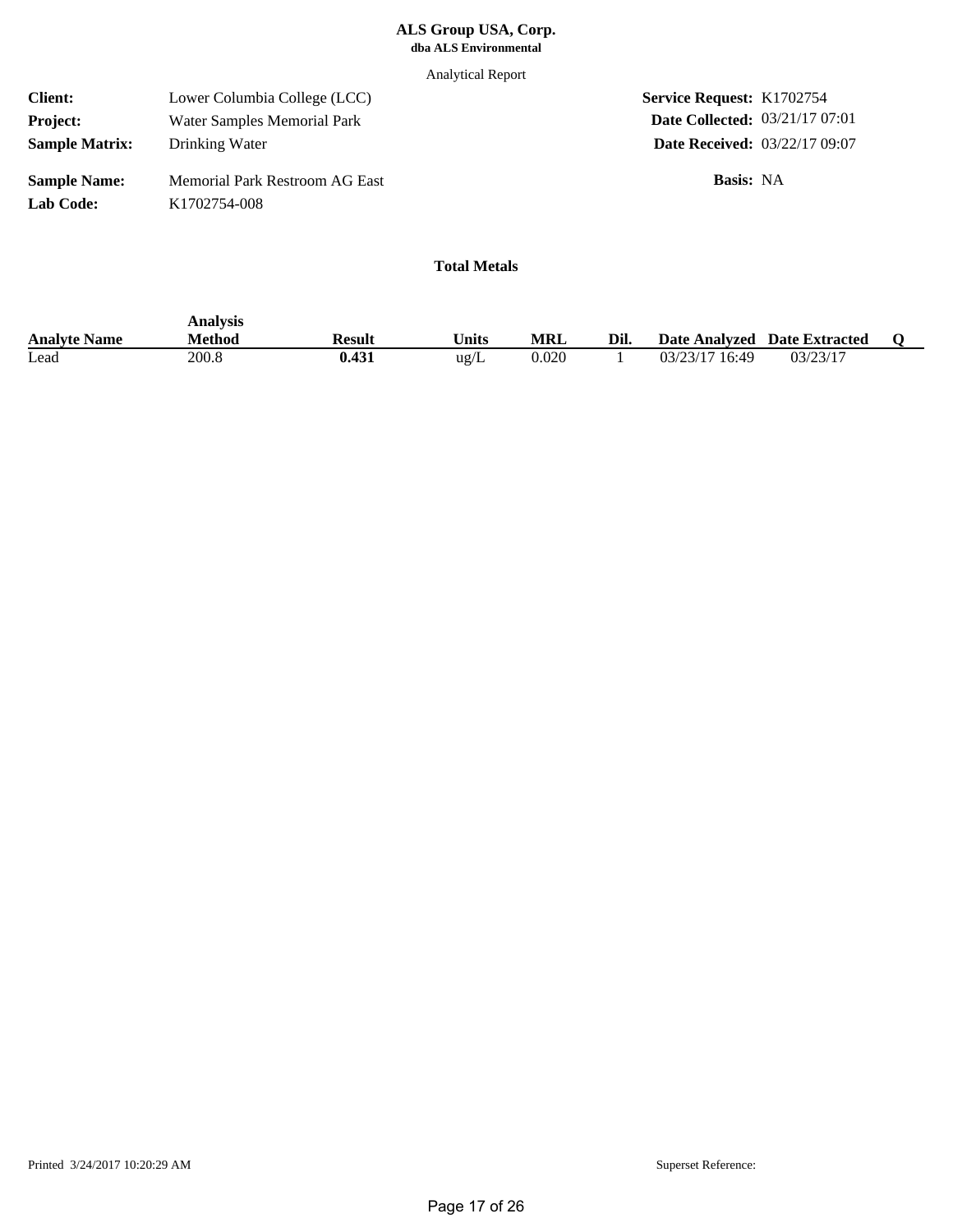Analytical Report

| <b>Client:</b>                   | Lower Columbia College (LCC)                             | <b>Service Request: K1702754</b>      |  |
|----------------------------------|----------------------------------------------------------|---------------------------------------|--|
| <b>Project:</b>                  | Water Samples Memorial Park                              | <b>Date Collected: 03/21/17 07:10</b> |  |
| <b>Sample Matrix:</b>            | Drinking Water                                           | <b>Date Received: 03/22/17 09:07</b>  |  |
| <b>Sample Name:</b><br>Lab Code: | Memorial Park Room 104 Sink<br>K <sub>1702754</sub> -009 | <b>Basis:</b> NA                      |  |

|                     | Analysis      |            |                   |       |      |                |                              |  |
|---------------------|---------------|------------|-------------------|-------|------|----------------|------------------------------|--|
| <b>Analyte Name</b> | <b>Method</b> | Result     | $v_{\text{hits}}$ | MRL   | Dil. |                | Date Analyzed Date Extracted |  |
| Lead                | 200.8         | 14<br>9.⊥∠ | ug/L              | 0.020 |      | 03/23/17 16:52 | 03/23/17                     |  |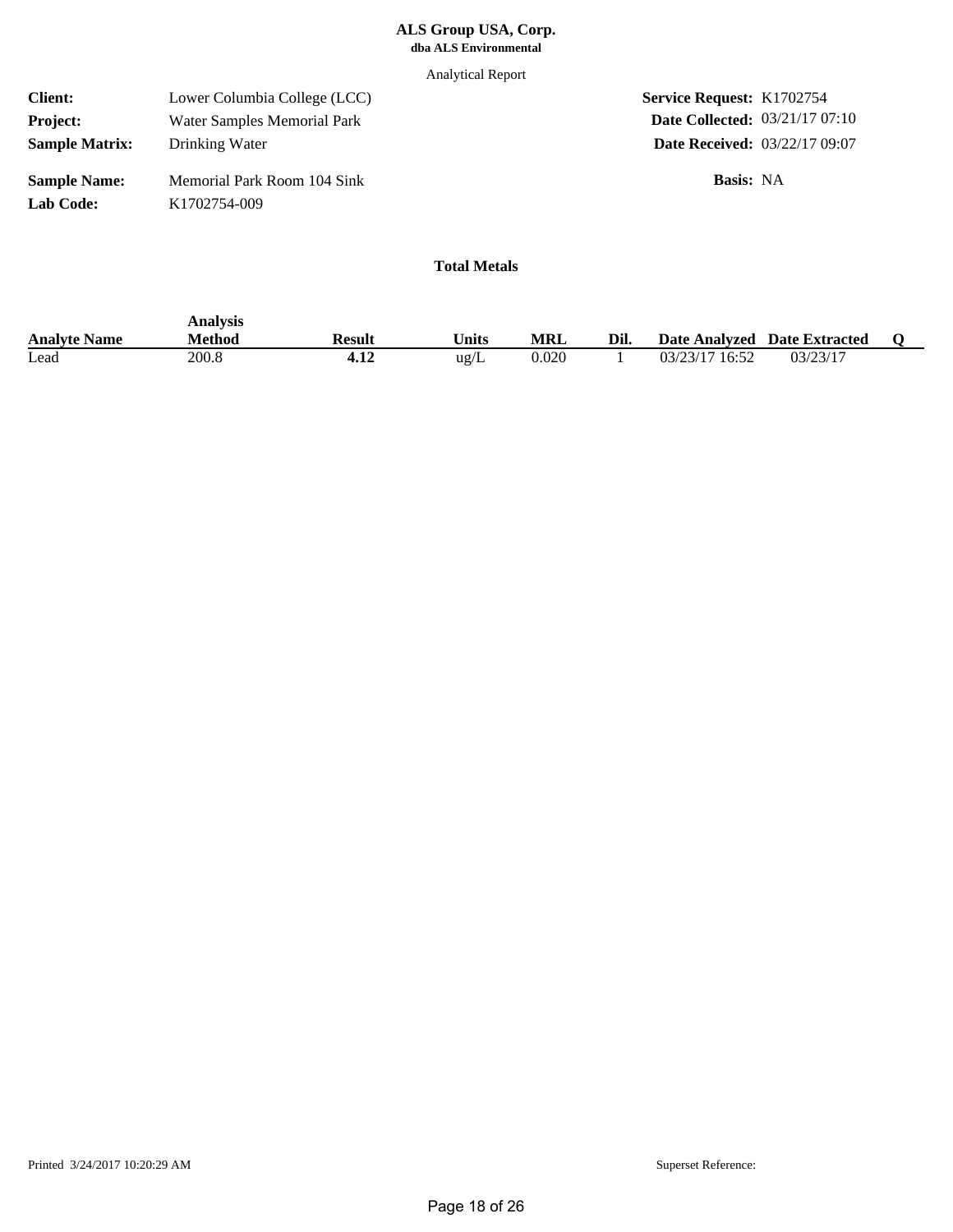Analytical Report

| <b>Client:</b>        | Lower Columbia College (LCC)     | <b>Service Request: K1702754</b>      |  |
|-----------------------|----------------------------------|---------------------------------------|--|
| <b>Project:</b>       | Water Samples Memorial Park      | <b>Date Collected: 03/21/17 07:12</b> |  |
| <b>Sample Matrix:</b> | Drinking Water                   | <b>Date Received: 03/22/17 09:07</b>  |  |
| <b>Sample Name:</b>   | Memorial Park Room 109 Hand Sink | <b>Basis:</b> NA                      |  |
| Lab Code:             | K <sub>1702754</sub> -010        |                                       |  |

|                     | Analysis      |        |                   |       |      |                |                              |  |
|---------------------|---------------|--------|-------------------|-------|------|----------------|------------------------------|--|
| <b>Analyte Name</b> | <b>Method</b> | Result | $v_{\text{hits}}$ | MRL   | Dil. |                | Date Analyzed Date Extracted |  |
| Lead                | 200.8         | 0.431  | ug/L              | 0.020 |      | 03/23/17 16:54 | 03/23/17                     |  |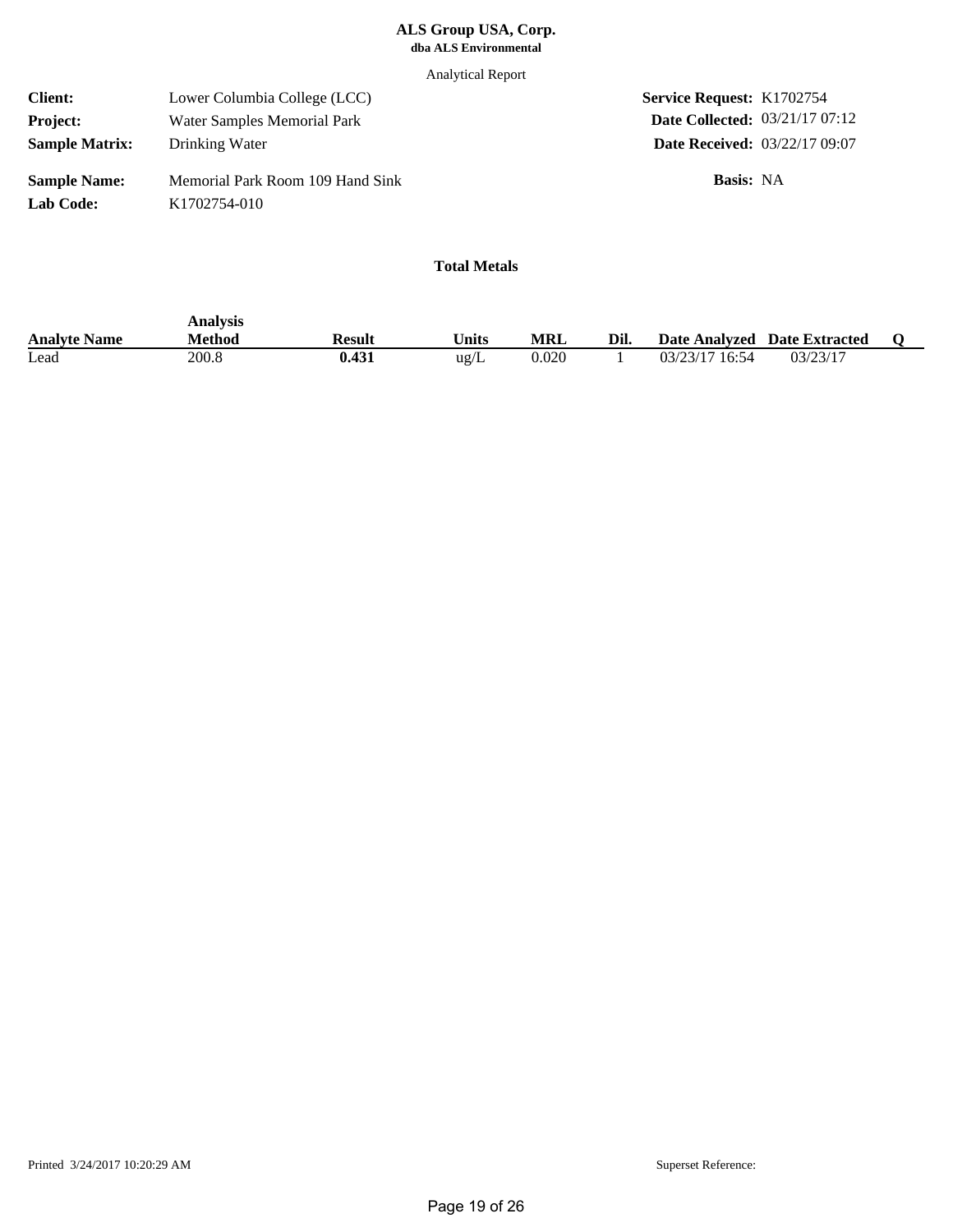Analytical Report

| <b>Client:</b>        | Lower Columbia College (LCC) | <b>Service Request: K1702754</b> |
|-----------------------|------------------------------|----------------------------------|
| <b>Project:</b>       | Water Samples Memorial Park  | Date Collected: NA               |
| <b>Sample Matrix:</b> | Drinking Water               | <b>Date Received: NA</b>         |
| <b>Sample Name:</b>   | Method Blank                 | <b>Basis:</b> NA                 |
| Lab Code:             | KQ1703219-01                 |                                  |
|                       |                              |                                  |

|                     | <b>Analysis</b> |        |               |            |      |                              |          |  |
|---------------------|-----------------|--------|---------------|------------|------|------------------------------|----------|--|
| <b>Analyte Name</b> | Method          | Result | <b>Jnits</b>  | <b>MRL</b> | Dil. | Date Analyzed Date Extracted |          |  |
| Lead                | 200.8           | ND.    | $\text{ug/L}$ | 0.020      |      | 03/23/17 16:07               | 03/23/17 |  |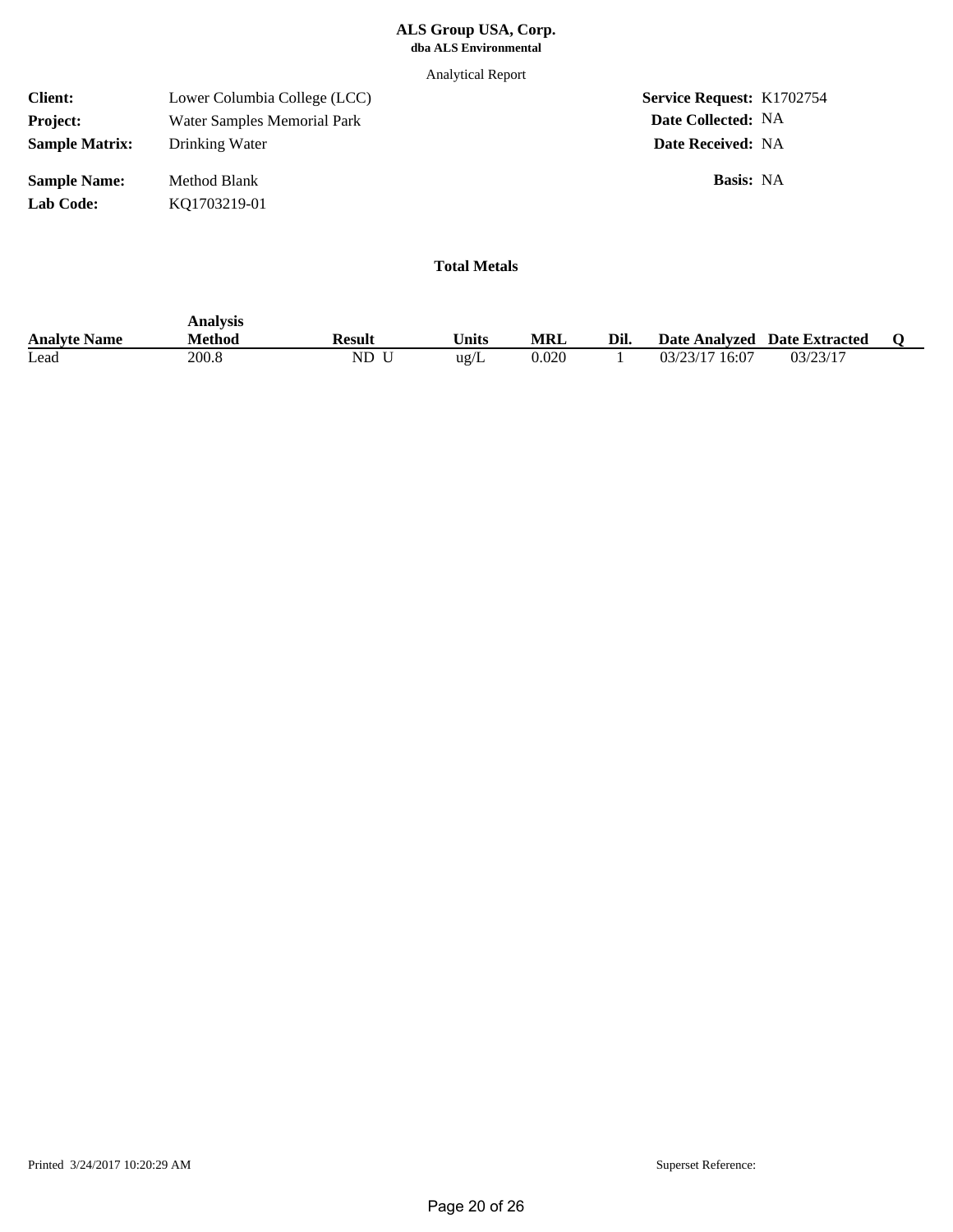#### QA/QC Report

| <b>Client:</b>        | Lower Columbia College (LCC)     |            |                                 |                                                          |         | <b>Service Request: K1702754</b> |                  |
|-----------------------|----------------------------------|------------|---------------------------------|----------------------------------------------------------|---------|----------------------------------|------------------|
| Project               | Water Samples Memorial Park      |            |                                 |                                                          |         | Date Collected: NA               |                  |
| <b>Sample Matrix:</b> | Drinking Water                   |            |                                 |                                                          |         | Date Received: NA                |                  |
|                       |                                  |            |                                 |                                                          |         | Date Analyzed: 03/23/17          |                  |
|                       |                                  |            | <b>Replicate Sample Summary</b> |                                                          |         |                                  |                  |
|                       |                                  |            | <b>Total Metals</b>             |                                                          |         |                                  |                  |
| <b>Sample Name:</b>   | Batch QC                         |            |                                 |                                                          |         | <b>Units:</b> $ug/L$             |                  |
| <b>Lab Code:</b>      | K1702775-001                     |            |                                 |                                                          |         | Basis: NA                        |                  |
| <b>Analyte Name</b>   | <b>Analysis</b><br><b>Method</b> | <b>MRL</b> | <b>Sample</b><br><b>Result</b>  | <b>Duplicate Sample</b><br>KQ1703219-04<br><b>Result</b> | Average | <b>RPD</b>                       | <b>RPD Limit</b> |
| Lead                  | 200.8                            | 0.020      | 0.318                           | 0.319                                                    | 0.319   | $<$ 1                            | 20               |

**Results flagged with an asterisk (\*) indicate values outside control criteria.**

**Results flagged with a pound (#) indicate the control criteria is not applicable.**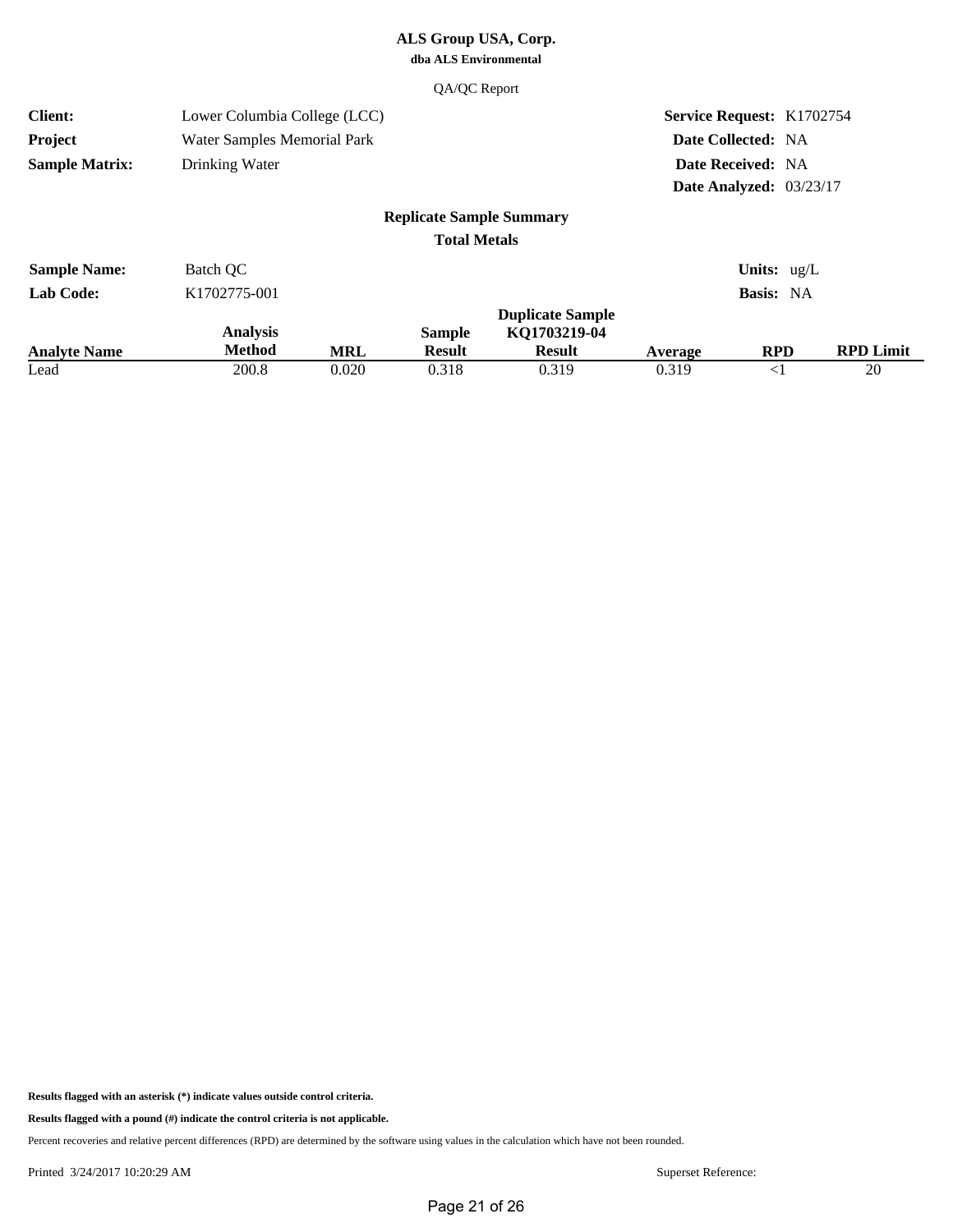#### QA/QC Report

| <b>Client:</b>              | Lower Columbia College (LCC) |                     |                                 |                                         |                  | <b>Service Request: K1702754</b> |                        |
|-----------------------------|------------------------------|---------------------|---------------------------------|-----------------------------------------|------------------|----------------------------------|------------------------|
| Project                     | Water Samples Memorial Park  |                     |                                 |                                         |                  | Date Collected: 03/21/17         |                        |
| <b>Sample Matrix:</b>       | Drinking Water               |                     |                                 |                                         |                  | Date Received: $03/22/17$        |                        |
|                             |                              |                     |                                 |                                         |                  | Date Analyzed: 03/23/17          |                        |
|                             |                              |                     | <b>Replicate Sample Summary</b> |                                         |                  |                                  |                        |
|                             |                              |                     | <b>Total Metals</b>             |                                         |                  |                                  |                        |
| <b>Sample Name:</b>         | Memorial Park Classroom 101  |                     |                                 |                                         |                  | Units: $ug/L$                    |                        |
| <b>Lab Code:</b>            | K1702754-001                 |                     |                                 |                                         |                  | Basis: NA                        |                        |
|                             | <b>Analysis</b>              |                     | <b>Sample</b>                   | <b>Duplicate Sample</b><br>KQ1703219-06 |                  |                                  |                        |
| <b>Analyte Name</b><br>Lead | <b>Method</b><br>200.8       | <b>MRL</b><br>0.020 | <b>Result</b><br>0.652          | <b>Result</b><br>0.655                  | Average<br>0.653 | <b>RPD</b><br>$<$ 1              | <b>RPD Limit</b><br>20 |

**Results flagged with an asterisk (\*) indicate values outside control criteria.**

**Results flagged with a pound (#) indicate the control criteria is not applicable.**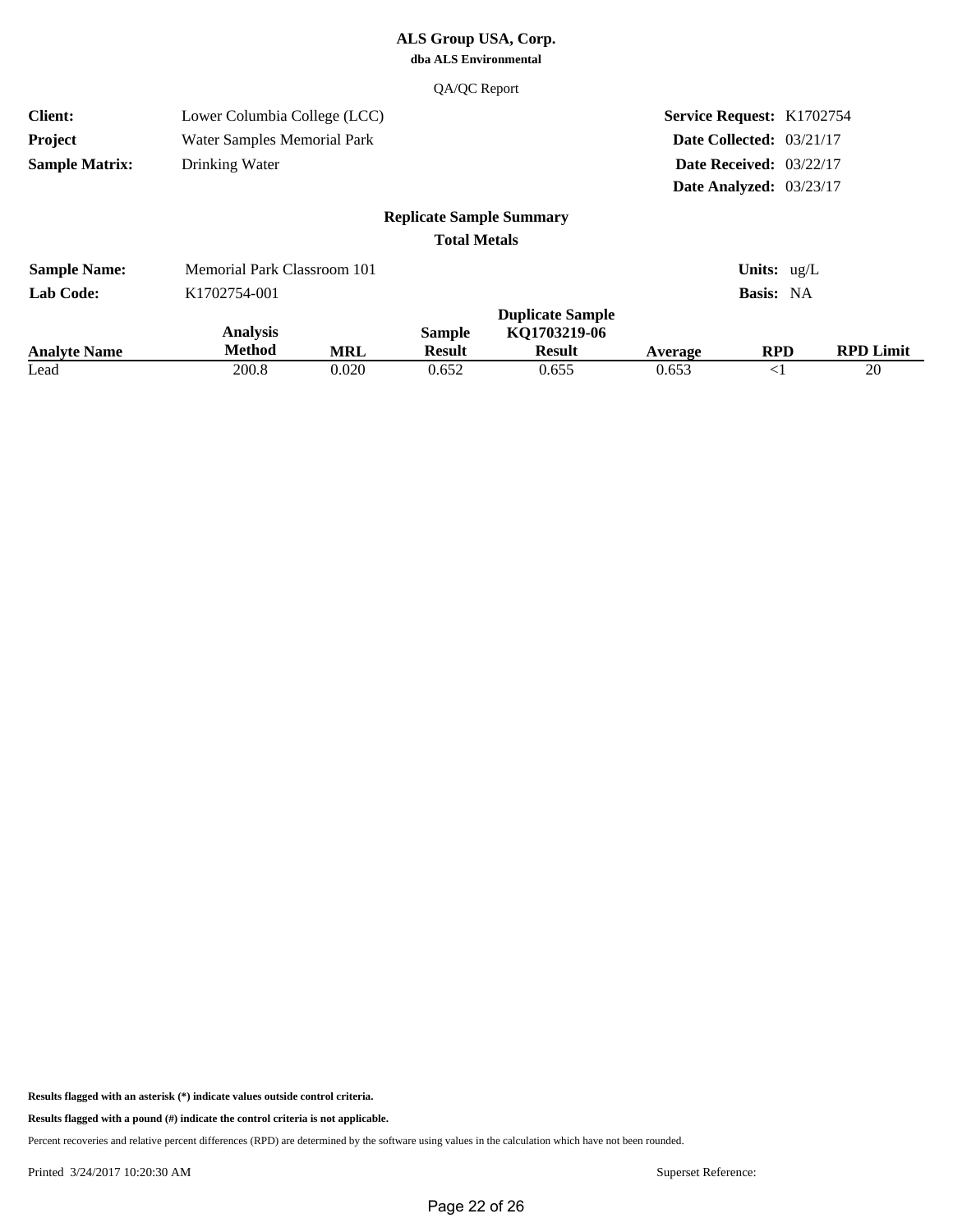QA/QC Report

| <b>Client:</b>          | Lower Columbia College (LCC) |                             |                     | <b>Service Request:</b> | K1702754     |
|-------------------------|------------------------------|-----------------------------|---------------------|-------------------------|--------------|
| Project:                | Water Samples Memorial Park  |                             |                     | <b>Date Collected:</b>  | N/A          |
| <b>Sample Matrix:</b>   | Drinking Water               |                             |                     | <b>Date Received:</b>   | N/A          |
|                         |                              |                             |                     | Date Analyzed:          | 03/23/17     |
|                         |                              |                             |                     | <b>Date Extracted:</b>  | 03/23/17     |
|                         |                              | <b>Matrix Spike Summary</b> |                     |                         |              |
|                         |                              | <b>Total Metals</b>         |                     |                         |              |
| <b>Sample Name:</b>     | Batch QC                     |                             |                     | <b>Units:</b>           | ug/L         |
| <b>Lab Code:</b>        | K1702775-001                 |                             |                     | <b>Basis:</b>           | NA           |
| <b>Analysis Method:</b> | 200.8                        |                             |                     |                         |              |
| <b>Prep Method:</b>     | EPA CLP-METALS ILM04.0       |                             |                     |                         |              |
|                         |                              | <b>Matrix Spike</b>         |                     |                         |              |
|                         |                              | KQ1703219-05                |                     |                         |              |
| <b>Analyte Name</b>     | <b>Sample Result</b>         | <b>Result</b>               | <b>Spike Amount</b> | $%$ Rec                 | % Rec Limits |
| Lead                    | 0.318                        | 52.5                        | 50.0                | 104                     | 70-130       |

**Results flagged with an asterisk (\*) indicate values outside control criteria.**

**Results flagged with a pound (#) indicate the control criteria is not applicable.**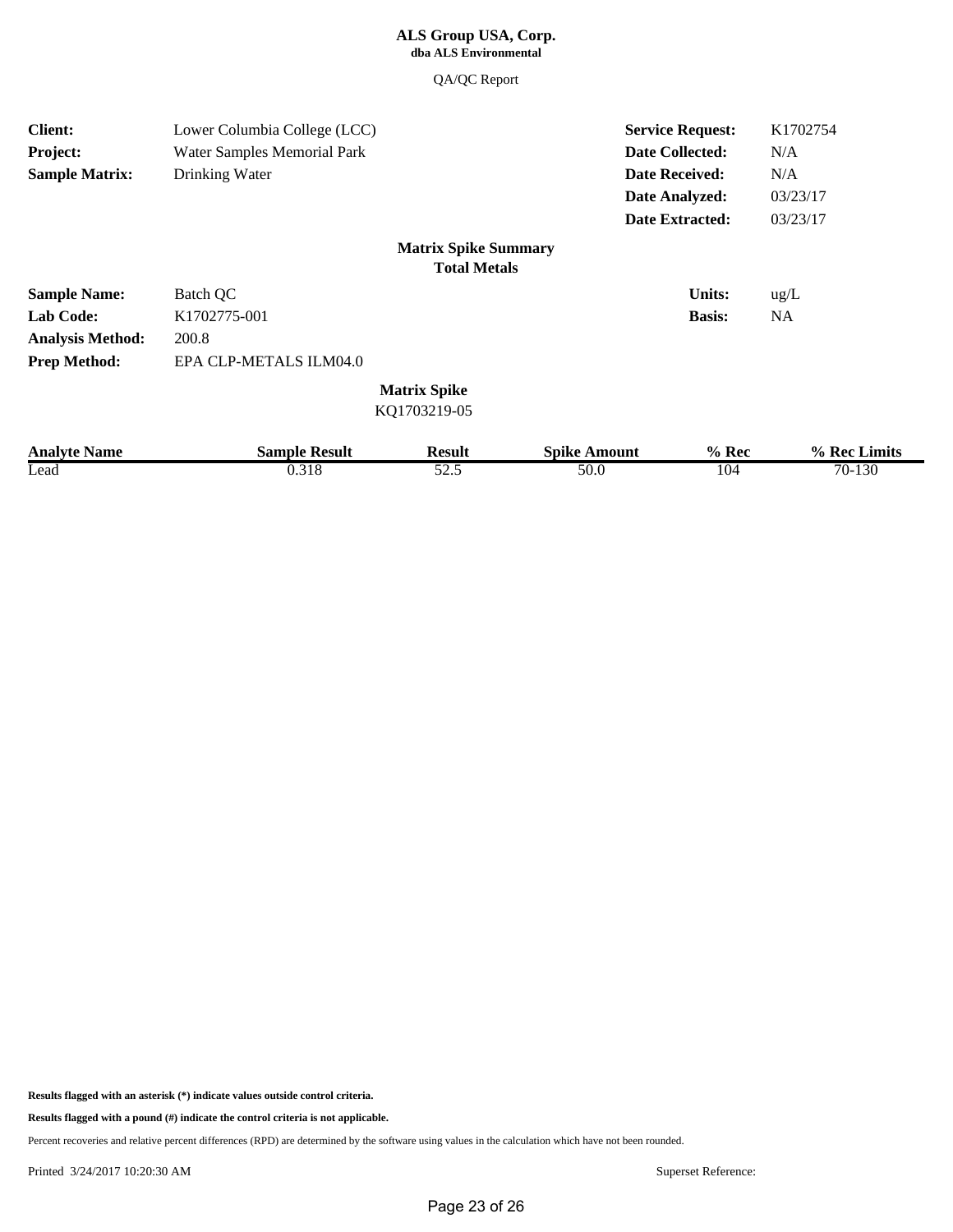QA/QC Report

| <b>Client:</b>          | Lower Columbia College (LCC) |                             |                     | <b>Service Request:</b> | K1702754     |
|-------------------------|------------------------------|-----------------------------|---------------------|-------------------------|--------------|
| Project:                | Water Samples Memorial Park  |                             |                     | <b>Date Collected:</b>  | 03/21/17     |
| <b>Sample Matrix:</b>   | Drinking Water               |                             |                     | <b>Date Received:</b>   | 03/22/17     |
|                         |                              |                             |                     | Date Analyzed:          | 03/23/17     |
|                         |                              |                             |                     | <b>Date Extracted:</b>  | 03/23/17     |
|                         |                              | <b>Matrix Spike Summary</b> |                     |                         |              |
|                         |                              | <b>Total Metals</b>         |                     |                         |              |
| <b>Sample Name:</b>     | Memorial Park Classroom 101  |                             |                     | <b>Units:</b>           | ug/L         |
| <b>Lab Code:</b>        | K1702754-001                 |                             |                     | <b>Basis:</b>           | <b>NA</b>    |
| <b>Analysis Method:</b> | 200.8                        |                             |                     |                         |              |
| <b>Prep Method:</b>     | EPA CLP-METALS ILM04.0       |                             |                     |                         |              |
|                         |                              | <b>Matrix Spike</b>         |                     |                         |              |
|                         |                              | KQ1703219-07                |                     |                         |              |
| <b>Analyte Name</b>     | <b>Sample Result</b>         | <b>Result</b>               | <b>Spike Amount</b> | $%$ Rec                 | % Rec Limits |
| Lead                    | 0.652                        | 52.9                        | 50.0                | 104                     | 70-130       |

**Results flagged with an asterisk (\*) indicate values outside control criteria.**

**Results flagged with a pound (#) indicate the control criteria is not applicable.**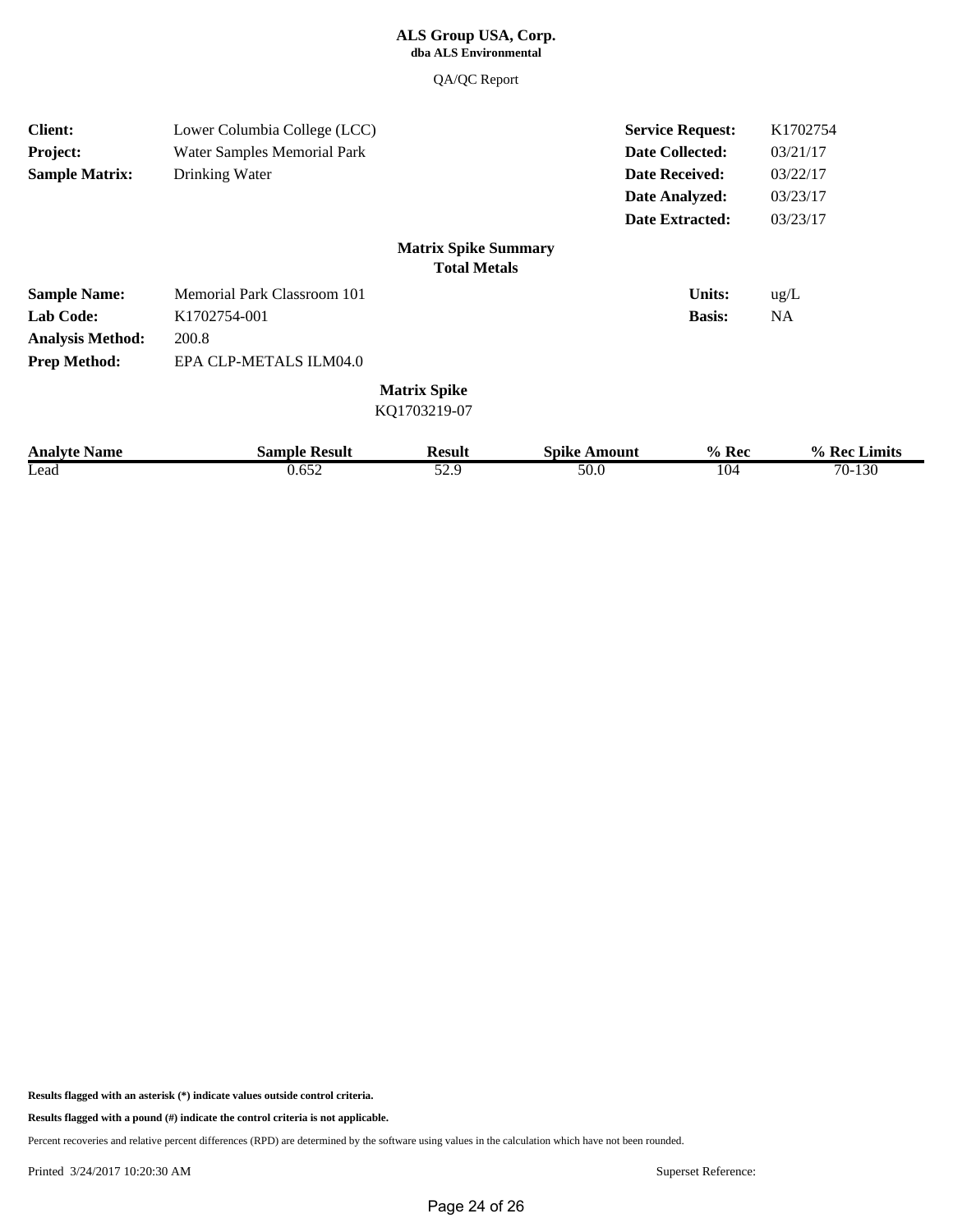#### **dba ALS Environmental ALS Group USA, Corp.**

QA/QC Report

#### Drinking Water Water Samples Memorial Park Lower Columbia College (LCC) **Sample Matrix: Project: Client:**

### **Service Request: K1702754 Date Analyzed:** 03/23/17

#### **Lab Control Sample Summary Total Metals**

**Basis:**NA **Units:**ug/L

#### **Lab Control Sample**

KQ1703219-02

| <b>Analyte Name</b> | Analytical Method | Result | Spike<br>Amount | $%$ Rec | $\frac{0}{0}$<br>Limits<br>. Rec 1 |
|---------------------|-------------------|--------|-----------------|---------|------------------------------------|
| Lead                | 200.8             | 50.7   | 50.0            | 101     | oε<br>11 <sup>7</sup><br>0J-11J    |